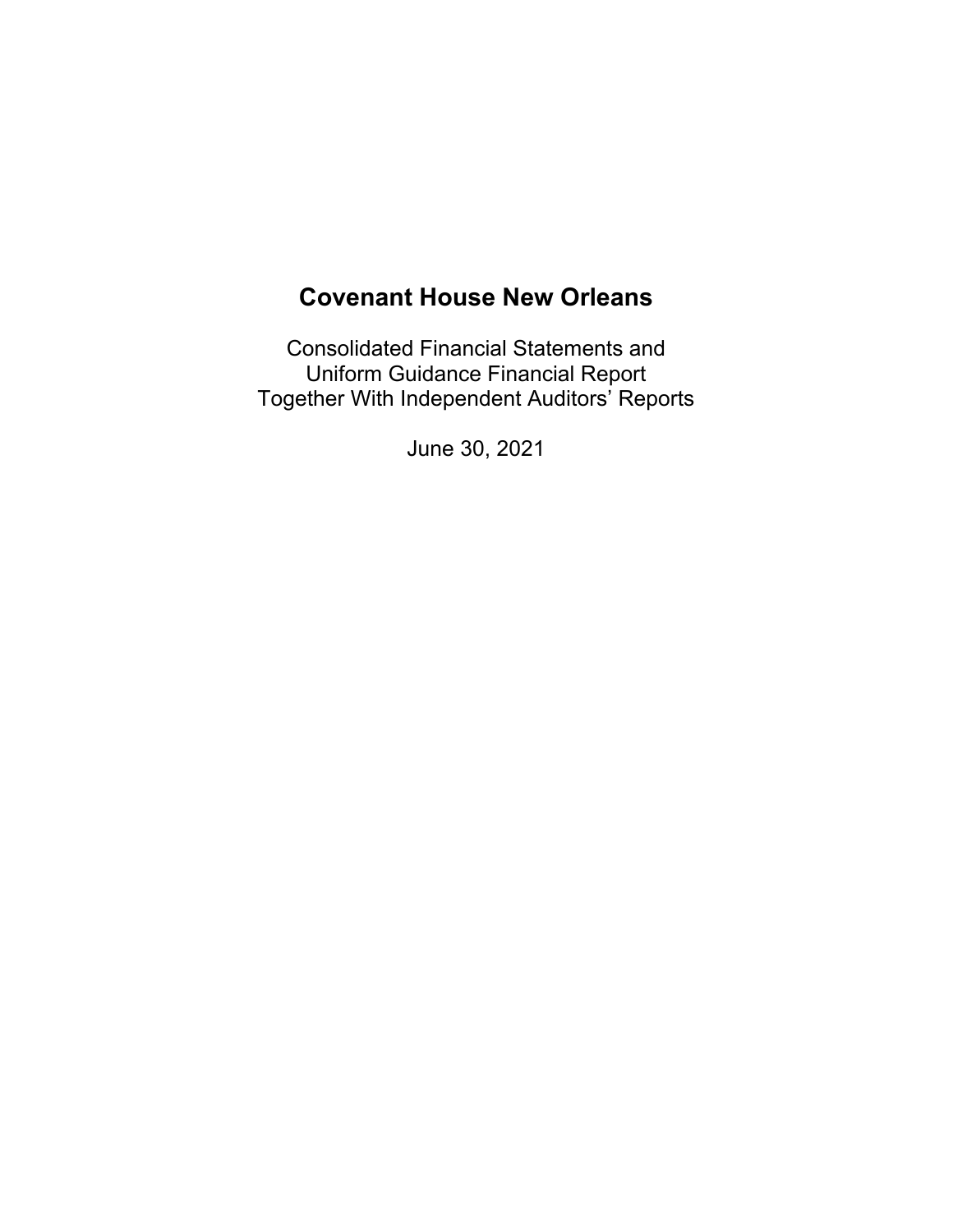Consolidated Financial Statements and Uniform Guidance Financial Report Together With Independent Auditors' Reports

June 30, 2021

| <b>TABLE OF CONTENTS</b>                                                                                                                                                                           | Page     |
|----------------------------------------------------------------------------------------------------------------------------------------------------------------------------------------------------|----------|
| <b>Independent Auditors' Report</b>                                                                                                                                                                |          |
| <b>CONSOLIDATED FINANCIAL STATEMENTS</b>                                                                                                                                                           |          |
| <b>Consolidated Statement of Financial Position</b>                                                                                                                                                | 3        |
| <b>Consolidated Statement of Activities</b>                                                                                                                                                        | 4        |
| <b>Consolidated Statement of Functional Expenses</b>                                                                                                                                               | 5        |
| <b>Consolidated Statement of Cash Flows</b>                                                                                                                                                        | 6        |
| <b>Notes to Consolidated Financial Statements</b>                                                                                                                                                  | $7 - 23$ |
| <b>SUPPLEMENTARY INFORMATION</b>                                                                                                                                                                   |          |
| Schedules of Compensation, Benefits and Other Payments to Agency Head or<br><b>Chief Executive Officer</b>                                                                                         | 24-25    |
| UNIFORM GUIDANCE SCHEDULES AND REPORTS                                                                                                                                                             |          |
| Schedule of Expenditures of Federal Awards                                                                                                                                                         | 26       |
| Notes to Schedule of Expenditures of Federal Awards                                                                                                                                                | 27       |
| Report on Internal Control Over Financial Reporting and on Compliance<br>and Other Matters Based on an Audit of Financial Statements Performed<br>in Accordance With Government Auditing Standards |          |
| Report on Compliance for Each Major Federal Program and Report on Internal<br>Control Over Compliance Required by the Uniform Guidance                                                             |          |
| <b>Schedule of Findings and Questioned Costs</b>                                                                                                                                                   | 32       |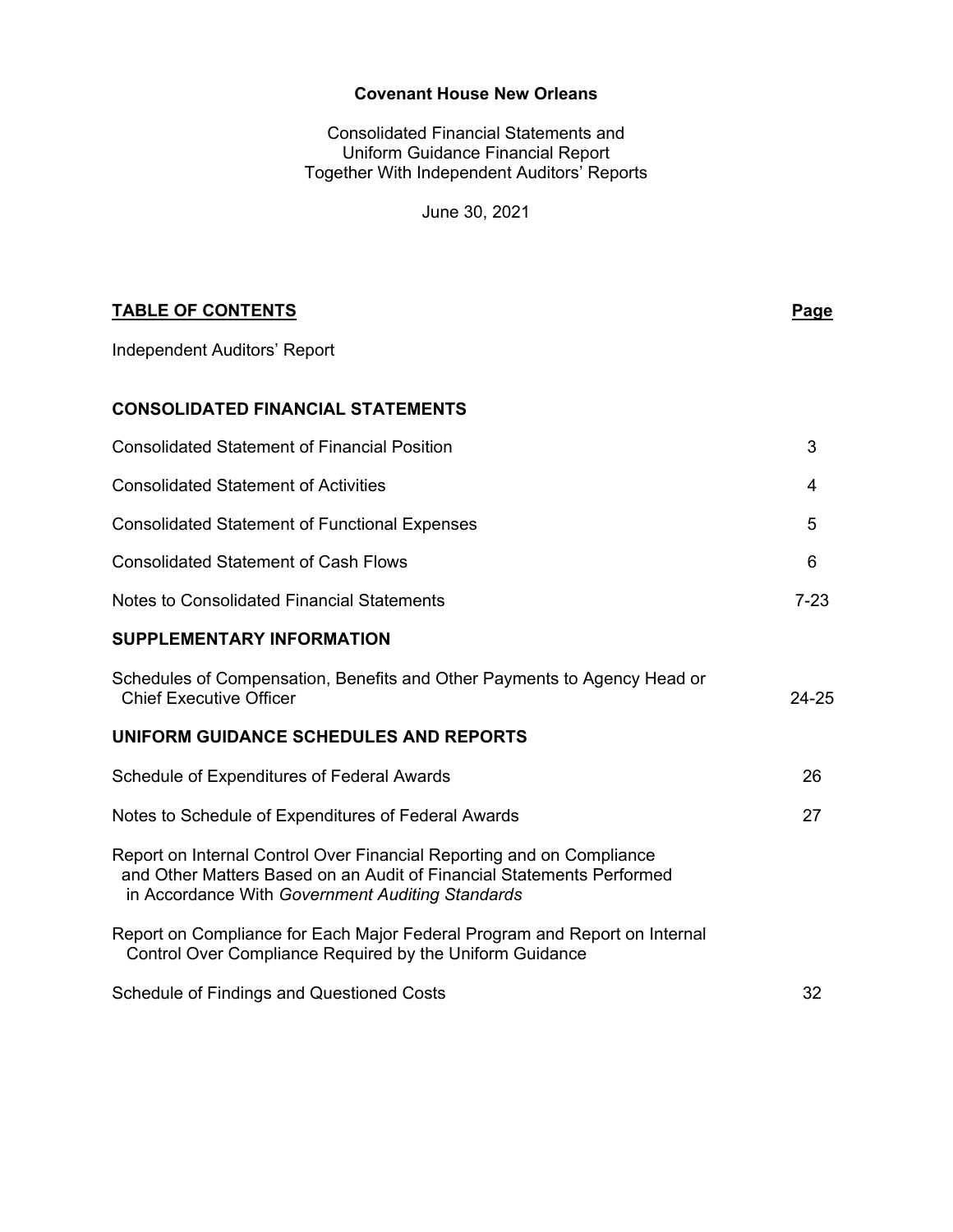

## **Independent Auditors' Report**

## **Board of Directors Covenant House New Orleans**

#### **Report on the Consolidated Financial Statements**

We have audited the accompanying consolidated financial statements of Covenant House New Orleans (the "Organization"), which comprise the consolidated statement of financial position as of June 30, 2021, and the related consolidated statements of activities, functional expenses and cash flows for the year then ended, and the related notes to the consolidated financial statements.

#### *Management's Responsibility for the Consolidated Financial Statements*

Management is responsible for the preparation and fair presentation of these consolidated financial statements in accordance with accounting principles generally accepted in the United States of America; this includes the design, implementation, and maintenance of internal control relevant to the preparation and fair presentation of consolidated financial statements that are free from material misstatement, whether due to fraud or error.

#### *Auditors' Responsibility*

Our responsibility is to express an opinion on these consolidated financial statements based on our audit. We conducted our audit in accordance with auditing standards generally accepted in the United States of America and the standards applicable to financial audits contained in *Government Auditing Standards,* issued by the Comptroller General of the United States. Those standards require that we plan and perform the audit to obtain reasonable assurance about whether the consolidated financial statements are free from material misstatement.

An audit involves performing procedures to obtain audit evidence about the amounts and disclosures in the consolidated financial statements. The procedures selected depend on the auditors' judgment, including the assessment of the risks of material misstatement of the consolidated financial statements, whether due to fraud or error. In making those risk assessments, the auditor considers internal control relevant to the entity's preparation and fair presentation of the consolidated financial statements in order to design audit procedures that are appropriate in the circumstances, but not for the purpose of expressing an opinion on the effectiveness of the entity's internal control. Accordingly, we express no such opinion. An audit also includes evaluating the appropriateness of accounting policies used and the reasonableness of significant accounting estimates made by management, as well as evaluating the overall presentation of the consolidated financial statements.

We believe that the audit evidence we have obtained is sufficient and appropriate to provide a basis for our audit opinion.

## *Opinion*

In our opinion, the consolidated financial statements referred to above present fairly, in all material respects, the consolidated financial position of Covenant House New Orleans as of June 30, 2021, and the consolidated changes in its net assets and its cash flows for the year then ended in accordance with accounting principles generally accepted in the United States of America.

PKF O'CONNOR DAVIES, LLP 500 Mamaroneck Avenue, Harrison, NY 10528 I Tel: 914.381.8900 I Fax: 914.381.8910 I www.pkfod.com

PKF O'Connor Davies, LLP is a member firm of the PKF International Limited network of legally independent firms and does not accept any responsibility or liability for the actions or inactions on the part of any other individual member firm or firms.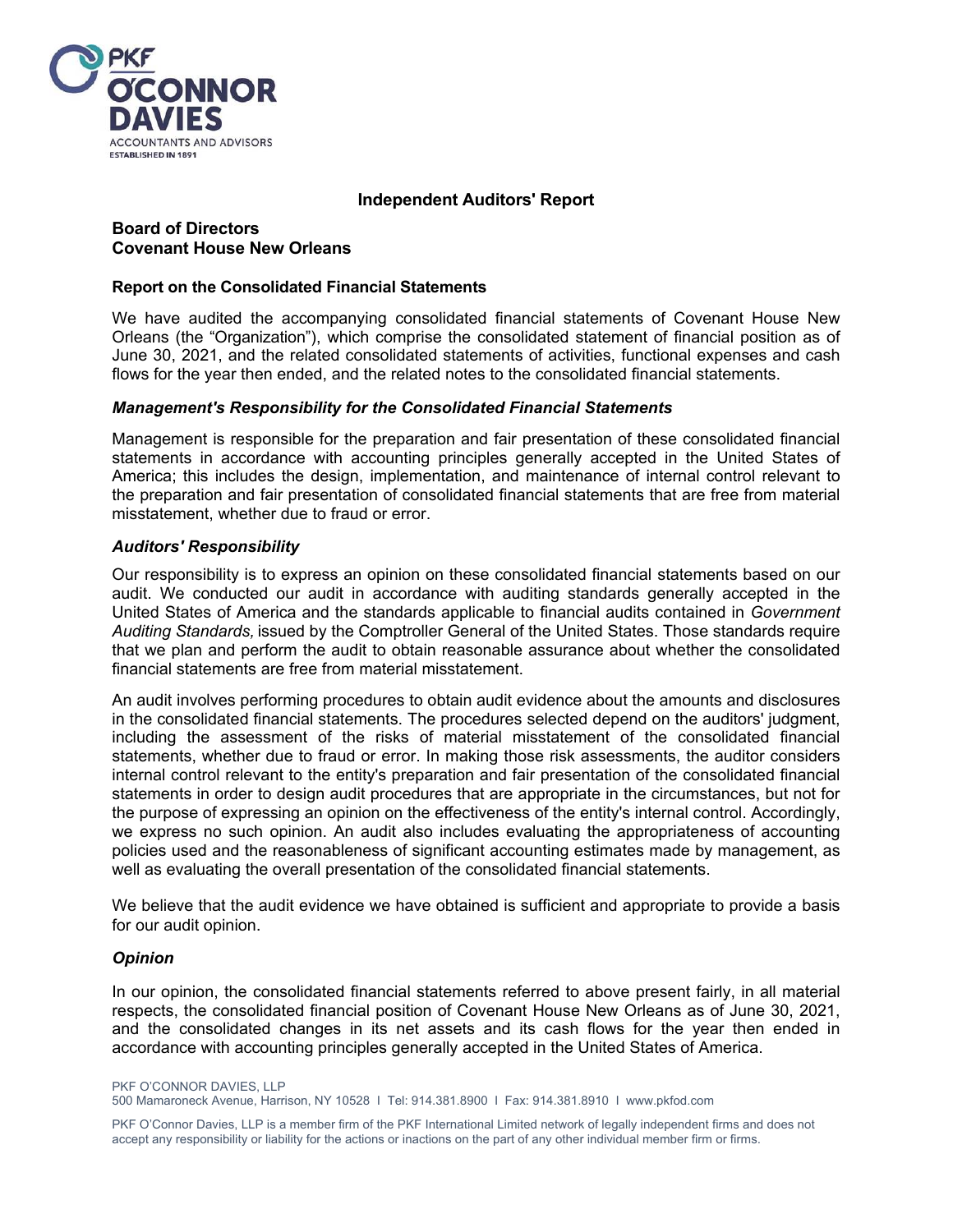**Board of Directors Covenant House New Orleans**  Page 2

#### *Other Matters*

#### *Report on Summarized Comparative Information*

We have previously audited Covenant House New Orleans' June 30, 2020 consolidated financial statements, and we expressed an unmodified audit opinion on those audited consolidated financial statements in our report dated March 3, 2021. In our opinion, the summarized comparative information presented herein as of and for the year ended June 30, 2020 is consistent, in all material respects, with the audited consolidated financial statements from which it has been derived.

#### *Report on Supplementary Information*

Our audit was conducted for the purpose of forming an opinion on the consolidated financial statements as a whole. The Schedules of Compensation, Benefits and Other Payments to Agency Head or Chief Executive Officer, on pages 24 and 25 are presented for purposes of additional analysis and is not a required part of the consolidated financial statements. The accompanying Schedule of Expenditures of Federal Awards, as required by Title 2 U.S. *Code of Federal Regulations (CFR)* Part 200*, Uniform Administrative Requirements, Cost Principles, and Audit Requirements for Federal Awards*, on page 26 is presented for purposes of additional analysis and is not a required part of the consolidated financial statements. Such information is the responsibility of management and was derived from and relates directly to the underlying accounting and other records used to prepare the consolidated financial statements. The information has been subjected to the auditing procedures applied in the audit of the consolidated financial statements and certain additional procedures, including comparing and reconciling such information directly to the underlying accounting and other records used to prepare the consolidated financial statements or to the consolidated financial statements themselves, and other additional procedures in accordance with auditing standards generally accepted in the United States of America. In our opinion, the information is fairly stated in, all material respects in relation to the consolidated financial statements as a whole.

## **Other Reporting Required by** *Government Auditing Standards*

In accordance with *Government Auditing Standards*, we have also issued our report dated March 25, 2022 on our consideration of the Organization's internal control over financial reporting and on our tests of its compliance with certain provisions of laws, regulations, contracts and grant agreements and other matters. The purpose of that report is solely to describe the scope of our testing of internal control over financial reporting and compliance and the results of that testing, and not to provide an opinion on the effectiveness of the Organization's internal control over financial reporting or on compliance. That report is an integral part of an audit performed in accordance with *Government Auditing Standards* in considering the Organization's internal control over financial reporting and compliance.

PKF O'Connor Savies LLP

March 25, 2022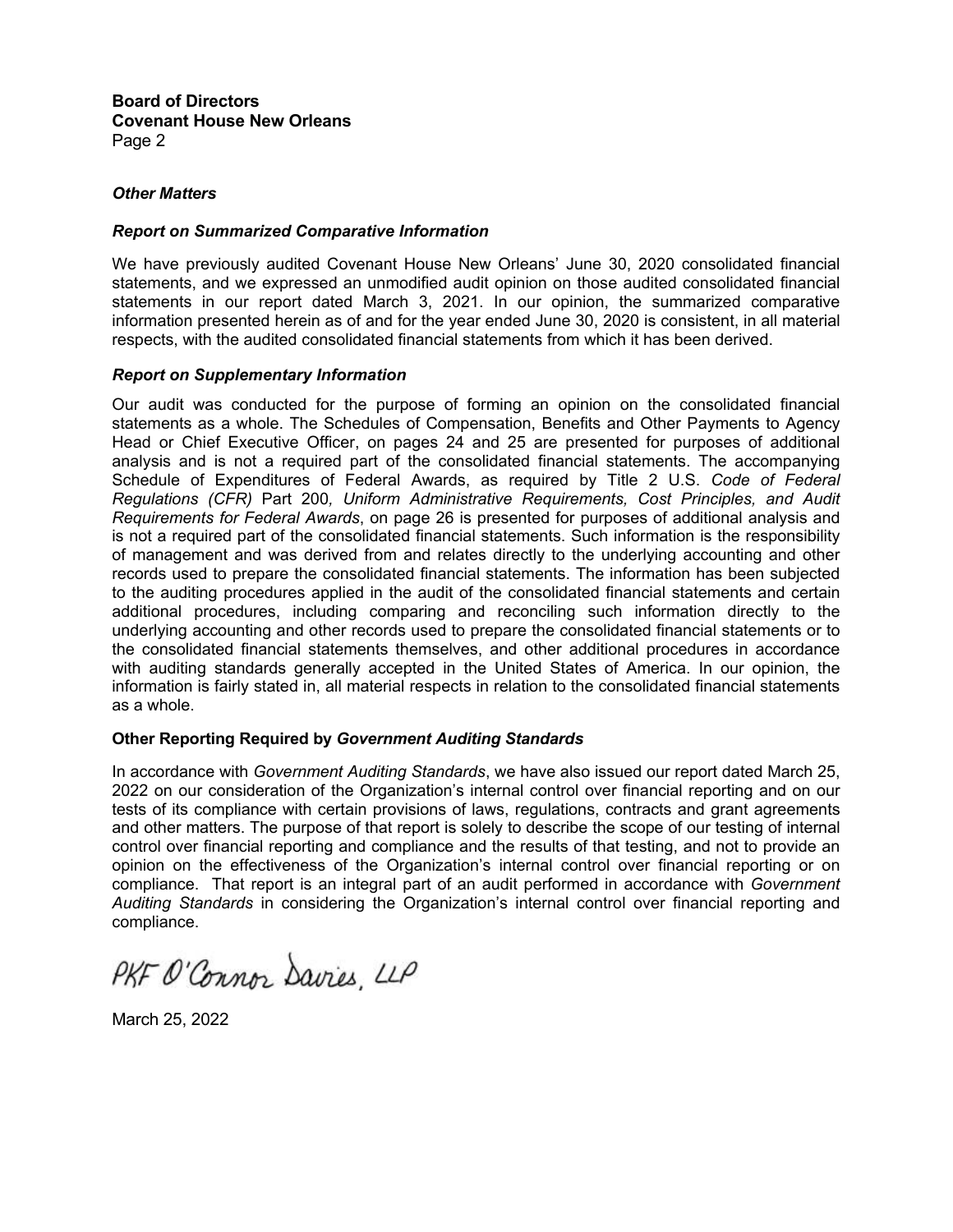Consolidated Statement of Financial Position June 30, 2021 (with comparative amounts at June 30, 2020)

|                                                  | 2021             | 2020             |
|--------------------------------------------------|------------------|------------------|
| <b>ASSETS</b>                                    |                  |                  |
| Cash and cash equivalents                        | \$<br>3,073,213  | \$<br>2,760,566  |
| <b>Grants receivable</b>                         | 889,283          | 1,045,190        |
| Contributions receivable, net                    | 197,148          | 116,572          |
| Other receivables, net                           | 121,727          | 79,146           |
| Due from Parent                                  | 4,387            |                  |
| Other assets                                     | 116,025          | 87,620           |
| Investments                                      | 3,800,255        | 2,863,307        |
| Property and equipment, net                      | 3,301,163        | 3,149,497        |
| Beneficial interest in assets held by others     | 455,841          | 373,531          |
|                                                  | \$<br>11,959,042 | \$<br>10,475,429 |
| <b>LIABILITIES AND NET ASSETS</b><br>Liabilities |                  |                  |
| Accounts payable, accrued expenses,              |                  |                  |
| and refundable advances                          | \$<br>1,003,527  | \$<br>791,372    |
| Long term debt - PPP Loan                        |                  | 817,200          |
| Due to Parent                                    |                  | 39,707           |
| <b>Total Liabilities</b>                         | 1,003,527        | 1,648,279        |
| <b>Net Assets</b>                                |                  |                  |
| Without donor restrictions                       | 9,616,876        | 7,085,116        |
| With donor restrictions                          | 1,338,639        | 1,742,034        |
| <b>Total Net Assets</b>                          | 10,955,515       | 8,827,150        |
|                                                  | \$<br>11,959,042 | \$<br>10,475,429 |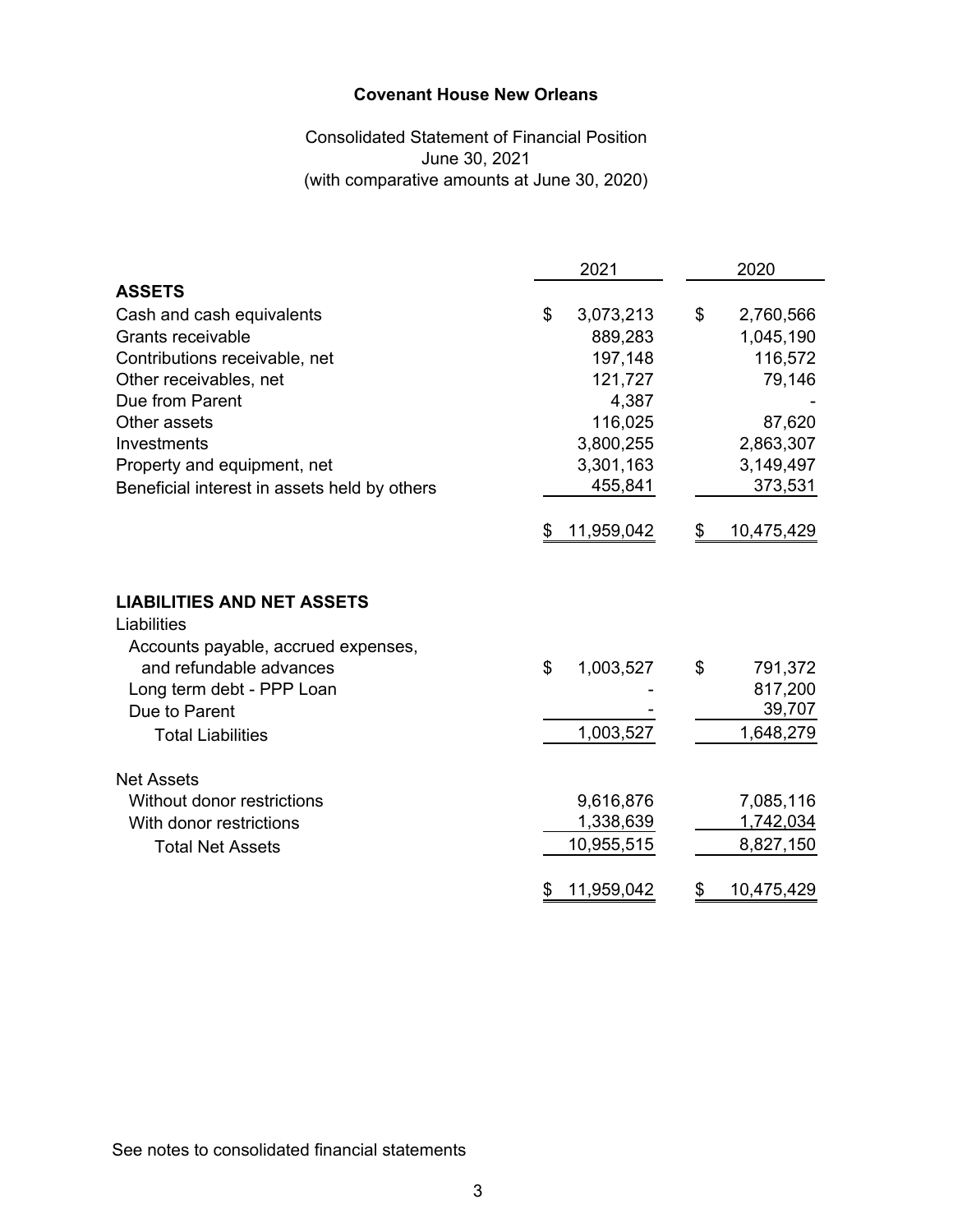# Consolidated Statement of Activities Year Ended June 30, 2021 (with summarized totals for year ended June 30, 2020)

|                                                                                   | 2021                 |    |                          |                  |                 |
|-----------------------------------------------------------------------------------|----------------------|----|--------------------------|------------------|-----------------|
|                                                                                   | <b>Without Donor</b> |    | <b>With Donor</b>        |                  | Total           |
|                                                                                   | Restrictions         |    | Restrictions             | Total            | 2020            |
| <b>CONTRIBUTIONS, REVENUE AND OTHER SUPPORT</b>                                   |                      |    |                          |                  |                 |
| Contributions from individuals, foundations and                                   |                      |    |                          |                  |                 |
| corporations, including legacies and bequests                                     | \$<br>2,249,699      | \$ | 282,715                  | \$<br>2,532,414  | \$<br>3,474,173 |
| Contributed services and merchandise                                              | 259,761              |    |                          | 259,761          | 323,137         |
| Government grants and contracts                                                   | 2,576,269            |    |                          | 2,576,269        | 2,184,556       |
| Support from Parent                                                               | 1,208,153            |    |                          | 1,208,153        | 1,433,494       |
| Support from Parent related to National Sleep Out Event                           | 276,347              |    |                          | 276,347          | 413,332         |
| Special events revenue, net of direct benefits to donors of                       |                      |    |                          |                  |                 |
| \$60,089 and \$38,649                                                             | 905,723              |    |                          | 905,723          | 236,598         |
| Total Contributions, Revenue and Other Support                                    | 7,475,952            |    | 282,715                  | 7,758,667        | 8,065,290       |
| <b>INVESTMENT AND OTHER INCOME</b>                                                |                      |    |                          |                  |                 |
| Investment Income                                                                 |                      |    |                          |                  |                 |
| Interest and dividends                                                            | 75,002               |    |                          | 75,002           | 77,362          |
| Net unrealized gain (loss) on investments                                         | 892,017              |    |                          | 892,017          | (60, 895)       |
| Net realized gains on investments                                                 | 33,463               |    |                          | 33,463           | 8,074           |
| Job-training program revenue, net of costs                                        |                      |    |                          |                  |                 |
| of \$24,173 and \$83,487                                                          | 22,880               |    |                          | 22.880           | 60.541          |
| Other income                                                                      | 20,357               |    |                          | 20,357           | 36,958          |
| Total Investment and Other Income                                                 | 1,043,719            |    |                          | 1,043,719        | 122,040         |
| Total Contributions, Revenue and Other Support<br>and Investment and Other Income | 8,519,671            |    | 282,715                  | 8,802,386        | 8,187,330       |
| Net assets released from restrictions                                             | 686,110              |    | (686, 110)               |                  |                 |
| Total Contributions, Revenue and Other Support                                    |                      |    |                          |                  |                 |
| and Investment and Other Income and Net Assets                                    |                      |    |                          |                  |                 |
| <b>Released from Restrictions</b>                                                 | 9,205,781            |    | (403, 395)               | 8,802,386        | 8,187,330       |
|                                                                                   |                      |    |                          |                  |                 |
| <b>EXPENSES</b>                                                                   |                      |    |                          |                  |                 |
| Program services                                                                  | 6,151,099            |    |                          | 6,151,099        | 5,766,758       |
| <b>Supporting Services</b>                                                        |                      |    |                          |                  |                 |
| Management and general                                                            | 990,891              |    |                          | 990.891          | 945.515         |
| Fundraising                                                                       | 349,231              |    |                          | 349,231          | 289,848         |
| <b>Total Supporting Services</b>                                                  | 1,340,122            |    | $\overline{\phantom{a}}$ | 1,340,122        | 1,235,363       |
| <b>Total Expenses</b>                                                             | 7,491,221            |    |                          | 7,491,221        | 7,002,121       |
| Change in Net Assets Before Non-Operating Activity                                | 1,714,560            |    | (403, 395)               | 1,311,165        | 1,185,209       |
| <b>NON-OPERATING ACTIVITY</b>                                                     |                      |    |                          |                  |                 |
| Forgiveness of long term debt - PPP loan                                          | 817,200              |    |                          | 817,200          |                 |
| Change in Net Assets                                                              | 2,531,760            |    | (403, 395)               | 2,128,365        | 1,185,209       |
| <b>NET ASSETS</b>                                                                 |                      |    |                          |                  |                 |
| Beginning of year                                                                 | 7,085,116            |    | 1,742,034                | 8,827,150        | 7,641,941       |
| End of year                                                                       | \$<br>9,616,876      |    | 1,338,639                | \$<br>10,955,515 | \$<br>8,827,150 |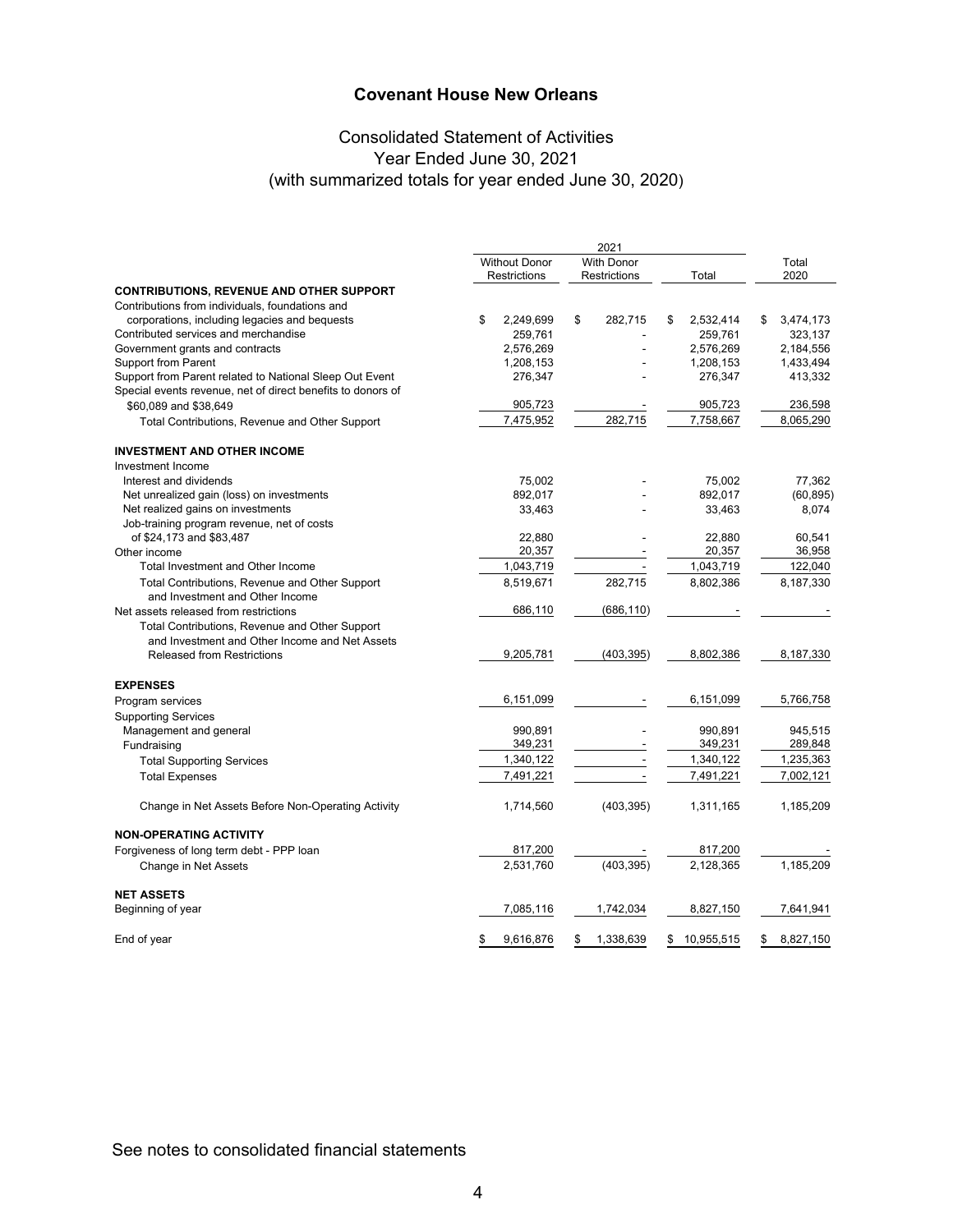# Consolidated Statement of Functional Expenses Year Ended June 30, 2021 (with summarized total for year ended June 30, 2020)

|                                            |                           |                       |                 |               | Program Services                              |               | <b>Supporting Services</b>                |                           |                          |                 |               |                                 |                                             |                 |                 |
|--------------------------------------------|---------------------------|-----------------------|-----------------|---------------|-----------------------------------------------|---------------|-------------------------------------------|---------------------------|--------------------------|-----------------|---------------|---------------------------------|---------------------------------------------|-----------------|-----------------|
|                                            | Short-term<br>Housing and | <b>Young Families</b> |                 | Medical       | Transitional<br>Living - Rights of<br>Passage | Drop - in     | <b>Public Education</b><br>and Prevention | Permanent                 | Total<br>Program         | Management      |               | Total<br>Supporting<br>Services | Cost of Direct<br>Benefits to<br>Donors and | Total<br>2021   | 2020            |
|                                            | <b>Crisis Care</b>        | Program               | Outreach        |               |                                               | Services      |                                           | <b>Supportive Housing</b> | Services                 | and General     | Fundraising   |                                 | <b>Job-Training Costs</b>                   |                 |                 |
| Salaries and wages                         | \$1.183.715               | 263,659<br>- S        | 97.070<br>- \$  | 192,386<br>-S | 620,279<br>- \$                               | 77,756<br>- S | 20.414<br>- S                             | 205,796<br>$^{\circ}$     | 2.661.075<br>-S          | 545,129<br>- \$ | 215,833<br>-S | 760,962<br>-S                   | - S<br>- S                                  | 3,422,037       | 3,113,316<br>-S |
| Payroll taxes                              | 91,328                    | 20,353                | 7.343           | 15,082        | 48.985                                        | 6,047         | 1,578                                     | 16,305                    | 207.021                  | 40,982          | 16.486        | 57.468                          |                                             | 264.489         | 244,063         |
| Employee benefits                          | 370,125                   | 82,426                | 25,782          | 42,251        | 137,542                                       | 19,040        | 3,008                                     | 61,522                    | 741,696                  | 163,359         | 45,304        | 208,663                         |                                             | 950,359         | 927,095         |
| <b>Total Salaries and Related Expenses</b> | 1,645,168                 | 366,438               | 130,195         | 249,719       | 806,806                                       | 102,843       | 25,000                                    | 283,623                   | 3,609,792                | 749,470         | 277,623       | 1,027,093                       |                                             | 4,636,885       | 4,284,474       |
| Accounting fees                            |                           |                       |                 |               |                                               |               |                                           |                           | $\overline{\phantom{a}}$ | 57,750          | $\sim$        | 57,750                          |                                             | 57,750          | 44,950          |
| Legal fees                                 | 6.204                     |                       |                 | 1.034         | 4.136                                         | 1.034         | 2.068                                     |                           | 14.476                   | 3,102           | 3,102         | 6.204                           |                                             | 20.680          | 2.446           |
| Medical fees                               | 477                       |                       |                 | 40            | 239                                           | 40            |                                           |                           | 796                      |                 |               |                                 |                                             | 796             | 13,307          |
| Consulting fees                            | 31,141                    |                       |                 | 3,191         | 16,746                                        | 128,404       | 2,385                                     | ٠                         | 181,867                  | 3,914           | 3,644         | 7,558                           |                                             | 189,425         | 195,706         |
| Supplies                                   | 51.498                    | 282                   | 1.341           | 6,071         | 16.111                                        | 3.763         | 177                                       | 2,130                     | 81,373                   | 4,633           | 1,514         | 6.147                           |                                             | 87.520          | 106,719         |
| Telephone                                  | 18,515                    | 35                    | 1,757           | 2,089         | 11,076                                        | 1,641         | 166                                       | 6,149                     | 41,428                   | 11,352          | 2,463         | 13,815                          |                                             | 55,243          | 44,889          |
| Postage and printing                       | 4,683                     |                       |                 | 165           | 833                                           | 230           | 29                                        |                           | 5,940                    | 3,793           | 13,717        | 17,510                          |                                             | 23,450          | 31,900          |
| Occupancy                                  |                           |                       |                 |               |                                               |               |                                           |                           |                          |                 |               |                                 |                                             |                 |                 |
| Fuel and utilities                         | 83,729                    |                       |                 | 2,596         | 35,333                                        | 1,831         |                                           | $\overline{\phantom{a}}$  | 123,489                  | 11,587          | 2,241         | 13,828                          |                                             | 137,317         | 111,752         |
| Repairs and maintenance                    | 46,698                    | 2.740                 |                 | 139           | 24,036                                        | 4.756         |                                           | ٠.                        | 78,369                   | 11,782          | 1,791         | 13,573                          |                                             | 91,942          | 118,828         |
| Rent and other                             | 1,312                     | 51                    |                 | 65            | 525                                           | 178           |                                           | 2,988                     | 5,119                    | 1,766           | 343           | 2,109                           |                                             | 7,228           | 7,219           |
| Equipment                                  | 42,576                    | 102                   | 615             | 2.731         | 14.711                                        | 3.861         | 1,351                                     | 4.435                     | 70.382                   | 35.435          | 12,440        | 47.875                          |                                             | 118,257         | 107,728         |
| Transportation                             | 7,595                     | 44                    | 5,969           | 259           | 3,544                                         | 717           | 52                                        | 4,593                     | 22,773                   | 245             | 168           | 413                             | ٠                                           | 23,186          | 41,461          |
| Conferences, conventions and meetings      | 15,623                    |                       | 344             | 1,422         | 10.690                                        | 4.870         | 451                                       |                           | 33,400                   | 2,925           | 2,069         | 4.994                           |                                             | 38,394          | 16,311          |
| Specific Assistance to Individuals         |                           |                       |                 |               |                                               |               |                                           |                           |                          |                 |               |                                 |                                             |                 |                 |
| Food                                       | 171,246                   | 37,590                | 863             | 19            | 29,251                                        | 20            |                                           | 2,082                     | 241,071                  |                 |               |                                 |                                             | 241,071         | 249,758         |
| Contributed medical                        |                           |                       |                 | 5,080         | 2.540                                         | 847           |                                           |                           | 8.467                    |                 |               |                                 |                                             | 8.467           | 26,072          |
| Clothing, allowance and other              | 152,221                   | 33,684                | 21,947          | 10,419        | 76,660                                        | 10,139        |                                           | 737,360                   | 1,042,430                |                 |               | $\overline{a}$                  |                                             | 1,042,430       | 862,669         |
| Contributed clothing and merchandise       | 3,480                     |                       |                 |               |                                               |               |                                           |                           | 3,480                    | 145             |               | 145                             |                                             | 3,625           | 3,138           |
| Temporary help                             |                           |                       |                 |               |                                               |               |                                           |                           |                          | 919             |               | 919                             |                                             | 919             | 27,767          |
| Other purchased services                   | 41,611                    | 1,170                 | 1,140           | 410           | 15,313                                        | 3,343         | 329                                       |                           | 63,316                   | 17,175          | 4,768         | 21,943                          |                                             | 85,259          | 191,704         |
| Dues, licenses and permits                 | 2,291                     | 34                    | $\overline{7}$  | 106           | 955                                           | 213           |                                           |                           | 3,606                    | 705             | 1.698         | 2,403                           |                                             | 6,009           | 6,149           |
| Subscriptions and publications             | 2,815                     |                       | 29              | 229           | 1,160                                         | 262           | 488                                       |                           | 4,983                    | 4,100           | 1,929         | 6,029                           |                                             | 11,012          | 3,365           |
| Staff recruitment                          | 1,099                     |                       | 305             | 213           | 619                                           | 270           | 21                                        |                           | 2,527                    | 145             | 307           | 452                             |                                             | 2,979           | 3,816           |
| Insurance                                  | 47,666                    | 161                   | 4,375           | 3,065         | 20,853                                        | 5.001         | 117                                       | 7.437                     | 88,675                   | 10,191          | 2,118         | 12,309                          |                                             | 100,984         | 84,767          |
| Contributed services                       |                           |                       |                 | 148,601       | 74,301                                        | 24,767        |                                           |                           | 247.669                  |                 |               |                                 |                                             | 247.669         | 294,042         |
| Miscellaneous                              | 5,989                     |                       | 393             | 165           | 1.786                                         | 1,288         | 66                                        |                           | 9,687                    | 2,740           | 934           | 3.674                           | 84,265                                      | 97,626          | 13,497          |
| Bank charges and fees                      | 1,621                     |                       |                 | 648           | 973                                           |               |                                           |                           | 3,242                    | 10,025          | 12,609        | 22.634                          |                                             | 25.876          | 61,546          |
| <b>Total Functional Expenses Before</b>    |                           |                       |                 |               |                                               |               |                                           |                           |                          |                 |               |                                 |                                             |                 |                 |
| Depreciation and Amortization              | 2,385,258                 | 442,331               | 169,280         | 438,476       | 1,169,197                                     | 300,318       | 32,700                                    | 1,050,797                 | 5,988,357                | 943,899         | 345,478       | 1,289,377                       | 84,265                                      | 7,361,999       | 6,955,980       |
| Depreciation and amortization              | 106,827                   | 1,507                 | 37 <sup>1</sup> | 2,321         | 41.146                                        | 6,494         | 106                                       | 3.970                     | 162,742                  | 46,992          | 3,753         | 50,745                          |                                             | 213,487         | 168,278         |
| <b>Total Functional Expenses</b>           | 2,492,085                 | 443,838               | 169,651         | 440,797       | 1,210,343                                     | 306,812       | 32,806                                    | 1,054,767                 | 6,151,099                | 990,891         | 349,231       | 1,340,122                       | 84,265                                      | 7,575,486       | 7,124,258       |
| Less cost of direct benefits to donors     |                           |                       |                 |               |                                               |               |                                           |                           |                          |                 |               |                                 |                                             |                 |                 |
| and job-training program costs             |                           |                       |                 |               |                                               |               |                                           |                           |                          |                 |               |                                 | (84, 265)                                   | (84, 265)       | (122, 136)      |
| Total Expenses Reported by Function        |                           |                       |                 |               |                                               |               |                                           |                           |                          |                 |               |                                 |                                             |                 |                 |
| on the Statement of Activities             | \$2,492,085               | 443,838<br>-S         | 169,651<br>- \$ | 440,797<br>s. | 1,210,343<br>- \$                             | -S<br>306,812 | 32,806<br>-S                              | 1,054,767<br>-S           | \$6,151,099              | \$<br>990,891   | 349,231<br>-S | 1,340,122<br>s.                 | - S                                         | 7,491,221<br>-S | -S<br>7,002,121 |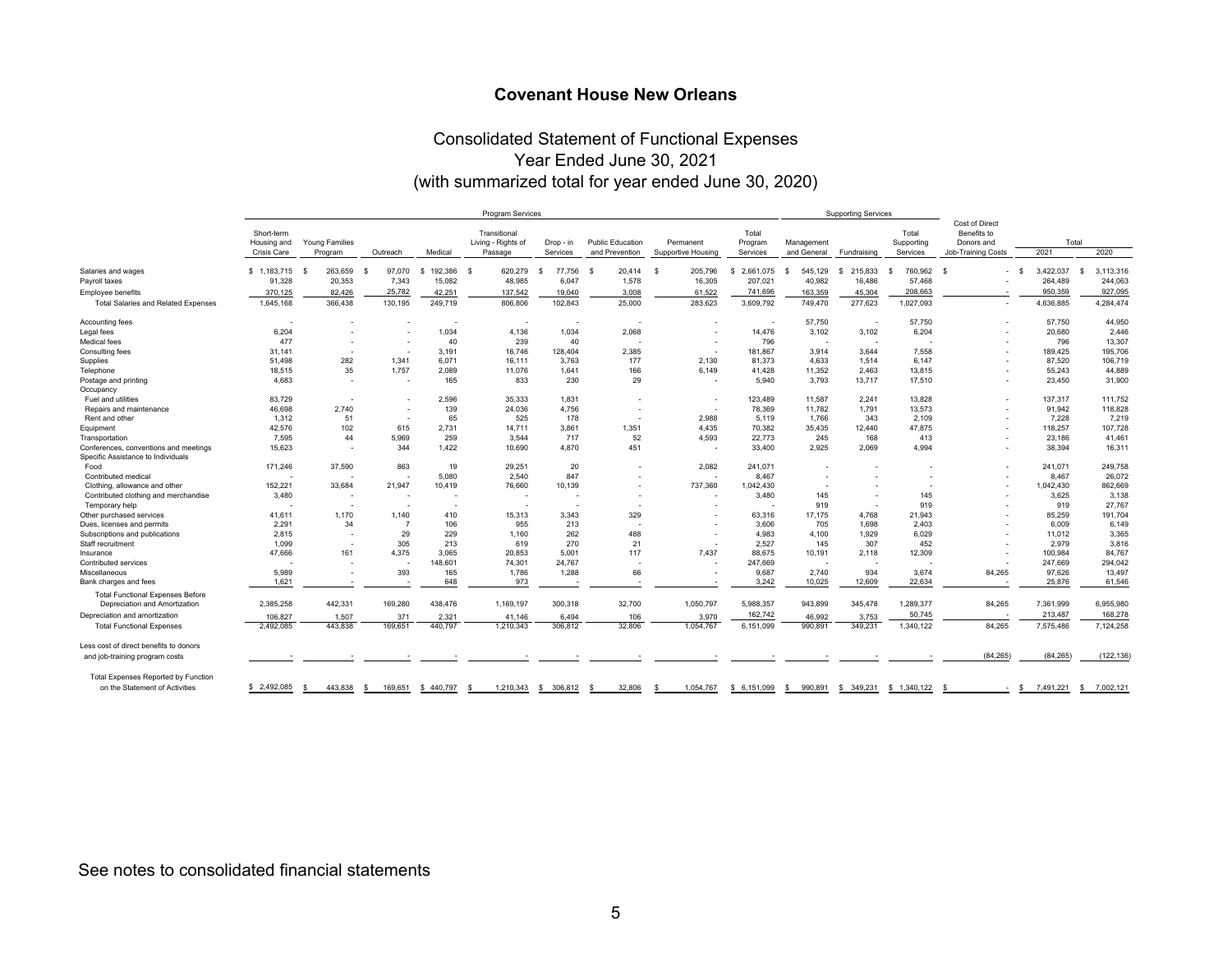# Consolidated Statement of Cash Flows Year Ended June 30, 2021 (with comparative amounts for year ended June 30, 2020)

|                                                        | 2021            | 2020            |
|--------------------------------------------------------|-----------------|-----------------|
| <b>CASH FLOWS FROM OPERATING ACTIVITIES</b>            |                 |                 |
| Change in net assets                                   | 2,128,365<br>\$ | 1,185,209<br>\$ |
| Adjustments to reconcile change in net assets to       |                 |                 |
| net cash from operating activities                     |                 |                 |
| Depreciation and amortization                          | 213,487         | 168,278         |
| <b>Discount on contributions</b>                       | 1,739           | 2,758           |
| Forgiveness of long term debt - PPP Loan               | (817, 200)      |                 |
| Net unrealized and realized (gain) loss on investments | (925, 480)      | 52,821          |
| Net change in operating assets and liabilities         |                 |                 |
| Grants receivable                                      | 155,907         | (593, 274)      |
| Other receivables                                      | (42, 581)       | (35, 466)       |
| Contributions receivable                               | (82, 315)       | 268,471         |
| Other assets                                           | (28, 405)       | 971             |
| Due from Parent                                        | (4, 387)        |                 |
| Accounts payable, accrued expenses                     | 212,155         | 82,580          |
| and refundable advances                                |                 |                 |
| Due to Parent                                          | (39, 707)       | 30,877          |
| Net Cash from Operating Activities                     | 771,578         | 1,163,225       |
| <b>CASH FLOWS FROM INVESTING ACTIVITIES</b>            |                 |                 |
| Proceeds from sale of investments                      | 28,240          | 72,813          |
| <b>Purchases of investments</b>                        | (128, 799)      | (125, 407)      |
| Proceeds from sale of beneficial interest              | 10,006          | 9,822           |
| Purchases of beneficial interest                       | (3,225)         | (4, 747)        |
| Purchase of property and equipment                     | (368, 663)      | (405, 451)      |
| Proceeds from sale of property and equipment           | 3,510           |                 |
| Net Cash from Investing Activities                     | (458, 931)      | (452, 970)      |
| <b>CASH FLOWS FROM FINANCING ACTIVITY</b>              |                 |                 |
| Proceeds from long term debt - PPP Loan                |                 | 817,200         |
| Change in Cash and Cash Equivalents                    | 312,647         | 1,527,455       |
| <b>CASH AND CASH EQUIVALENTS</b>                       |                 |                 |
| Beginning of year                                      | 2,760,566       | 1,233,111       |
| End of year                                            | 3,073,213<br>\$ | 2,760,566<br>\$ |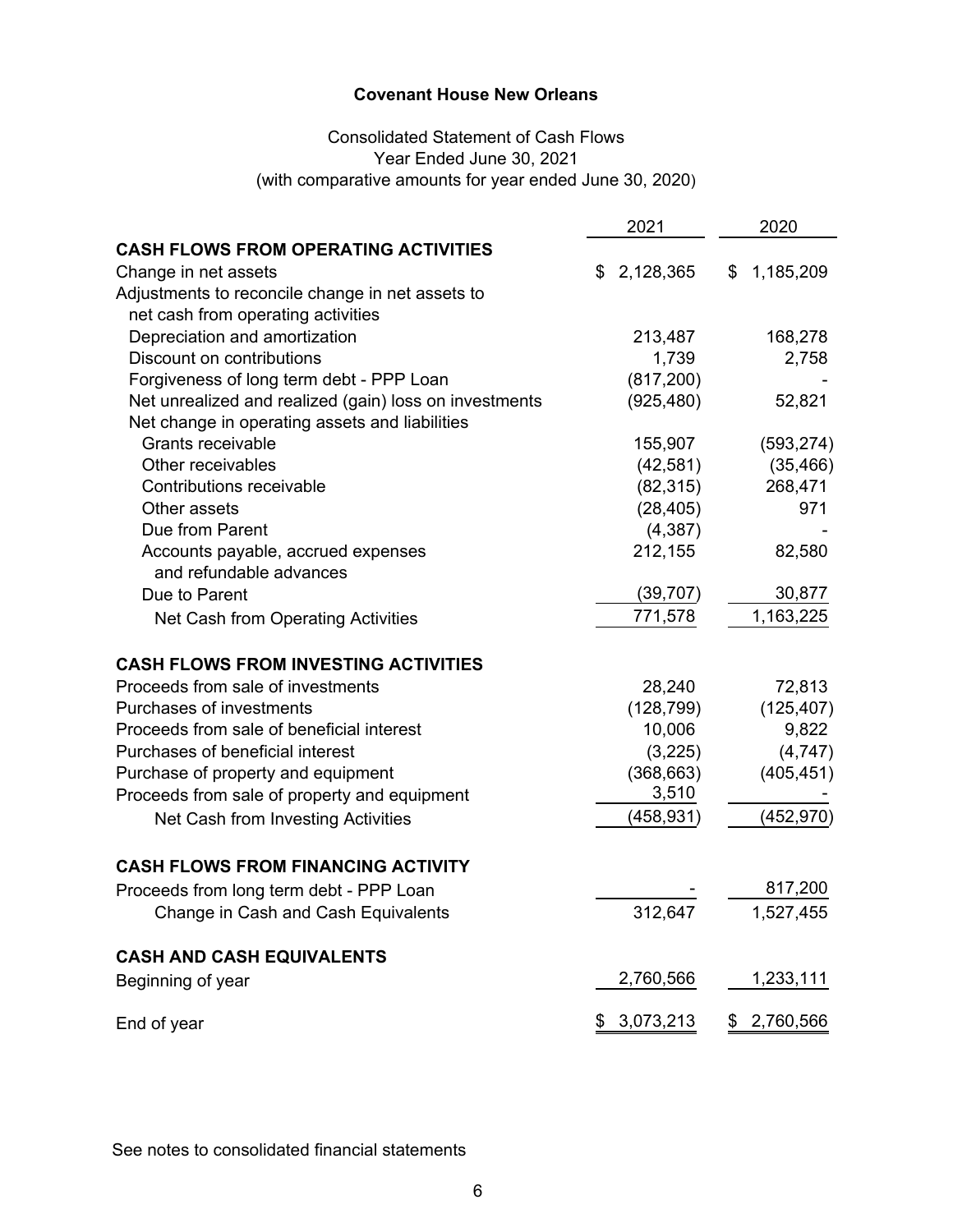Notes to Consolidated Financial Statements June 30, 2021

# **1. Organization and Nature of Activities**

Covenant House New Orleans (the "Organization") is a not-for-profit organization which was incorporated on January 20, 1984. Covenant House (Parent) and affiliates (collectively, "Covenant House"), provided shelter, food, clothing, medical attention, medical and mental health care, crisis intervention, education and vocational services, public education and prevention, and other programs that reached approximately 18,000 young people during fiscal 2021. During fiscal 2021, the worldwide COVID-19 pandemic impacted the number of youth Covenant House reached, as affiliates took measures to ensure social distancing, set aside isolation rooms for symptomatic youth, paused in-person public education and prevention programs throughout the year, and suspended or modified street outreach. The pandemic impacted all of Covenant House's operations, including food production (meal provision was nearly 75% higher than pre-pandemic levels); the creation of online opportunities for mental health care, education, and job readiness training; development of appropriate intake protocols; implementation of new cleaning and sanitizing protocols, and other measures, all of which drove up operating costs. Nevertheless, in fiscal 2021, Covenant House affiliates provided a total of nearly 690,000 nights of housing and safety for, on average, 1,883 youth each night.

In February 2004, Covenant Landscaping, LLC was formed to limit liability under the Organization's White Dove Landscaping program. Covenant House New Orleans is the sole member of Covenant Landscaping, LLC, which is considered a disregarded entity for tax purposes. Covenant Landscaping, LLC, otherwise known as White Dove Landscaping, provides the Organization with a landscaping and lawn maintenance business that serves as a job training program for at-risk youth.

Covenant House (Parent) is the sole member of the following not-for-profit affiliates:

- Covenant House Alaska
- Covenant House California
- Covenant House Chicago
- Covenant House Connecticut
- Covenant House Florida
- Covenant House Georgia
- Covenant House Illinois
- Covenant House Michigan
- Covenant House Missouri
- Covenant House New Jersey
- Covenant House New York/Under 21
- Covenant House Pennsylvania/Under 21
- Covenant House New Orleans
- Covenant House Texas
- Covenant House Washington, D.C.
- Covenant House Western Avenue
- Covenant House Testamentum
- Covenant House Holdings, LLC
- Covenant International Foundation
- CH Housing Development Fund **Corporation**
- Rights of Passage, Inc.
- Under 21 Boston, Inc.
- $\bullet$  268 West 44<sup>th</sup> Corporation
- 460 West 41<sup>st</sup> Street, LLC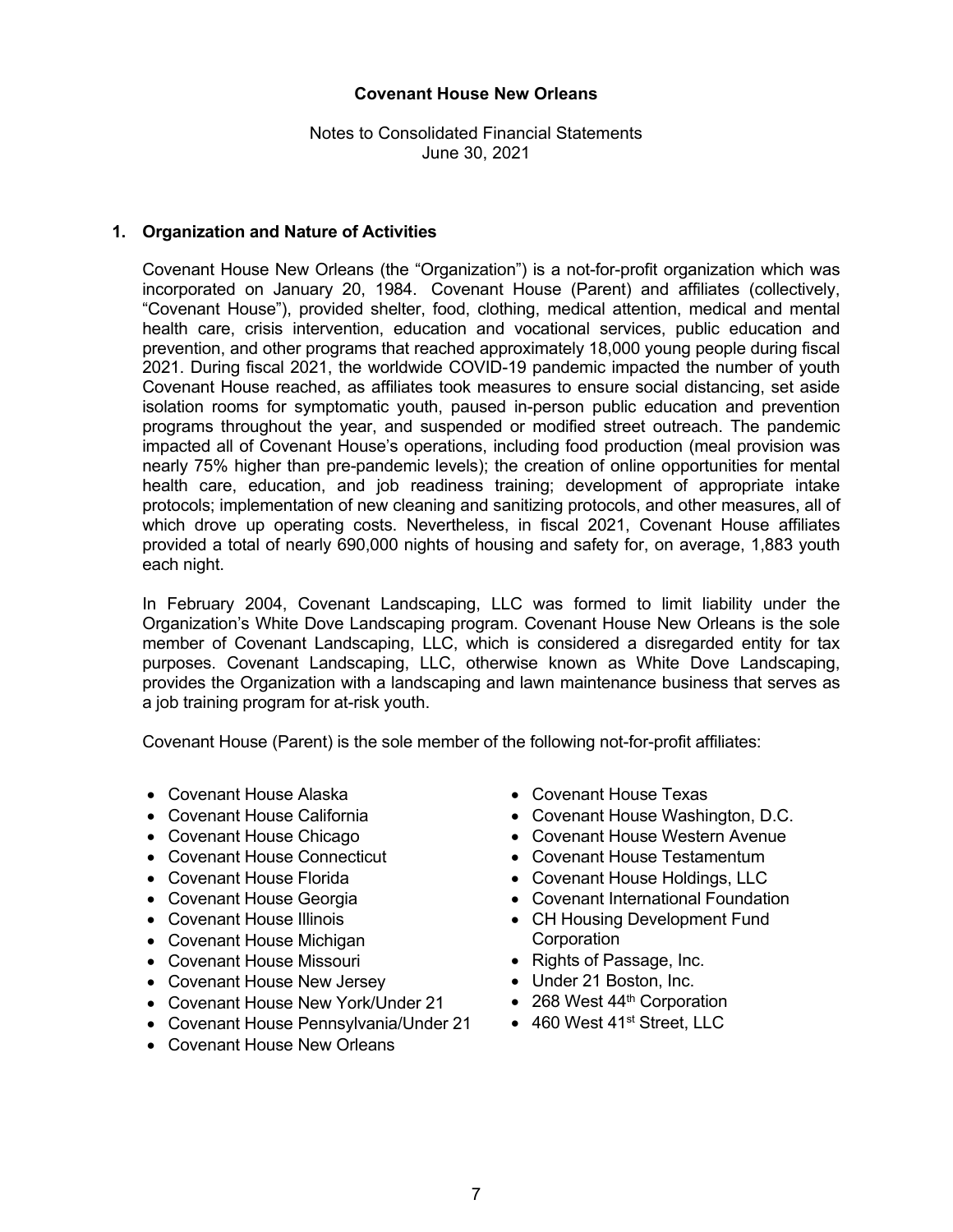Notes to Consolidated Financial Statements June 30, 2021

## **1. Organization and Nature of Activities** *(continued)*

Covenant House (Parent) is also the sole member of Covenant International Foundation ("CIF), a not-for-profit corporation. Covenant House (Parent), together with CIF, represent the controlling interest of the following not-for-profit affiliates:

- **ꞏ** Associación La Alianza (Guatemala) **ꞏ** Covenant House Toronto
- 
- **ꞏ** Casa Alianza de Honduras **ꞏ** Covenant House Vancouver
- 
- 
- **ꞏ** Casa Alianza Internacional **ꞏ** Fundación Casa Alianza México, I.A.P
- **ꞏ** Casa Alianza Nicaragua

Covenant House (Parent) is the founder of Fundación Casa Alianza México, I.A.P.

The Organization has been determined to be a not-for-profit organization exempt from federal and state income taxes under Section 501(c)(3) of the United States Internal Revenue Code.

## *Components of Program and Supporting Services*

## *Program Services*

## *Short-term Housing and Crisis Care (formerly Shelter and Crisis Care)*

The short-term housing and crisis care program provides emergency services, temporary housing, food, clothing, medical care, mental health services, and legal aid to young people experiencing homelessness or human trafficking through the Organization's program in New Orleans, Louisiana.

## *Outreach*

The Organization's street outreach teams actively seek out young people experiencing homelessness who may need help. The team assists with critical safety needs by providing transportation to safe shelter. Young people living on the streets can receive food, water, hygiene kits, clothing, blankets, counseling, and referrals to services such as medical care, employment, and education services.

## *Public Education and Prevention*

The Organization uses a variety of platforms to inform and educate the public, government officials, and young people about youth homelessness and human trafficking. The Organization employs websites, social media, public service announcements, billboards, newsletters, school-based programs, talks, lectures, and peer-to-peer events across our federation to raise awareness of the causes and impacts of youth homelessness and of the signs that a young person might be experiencing homelessness or human trafficking.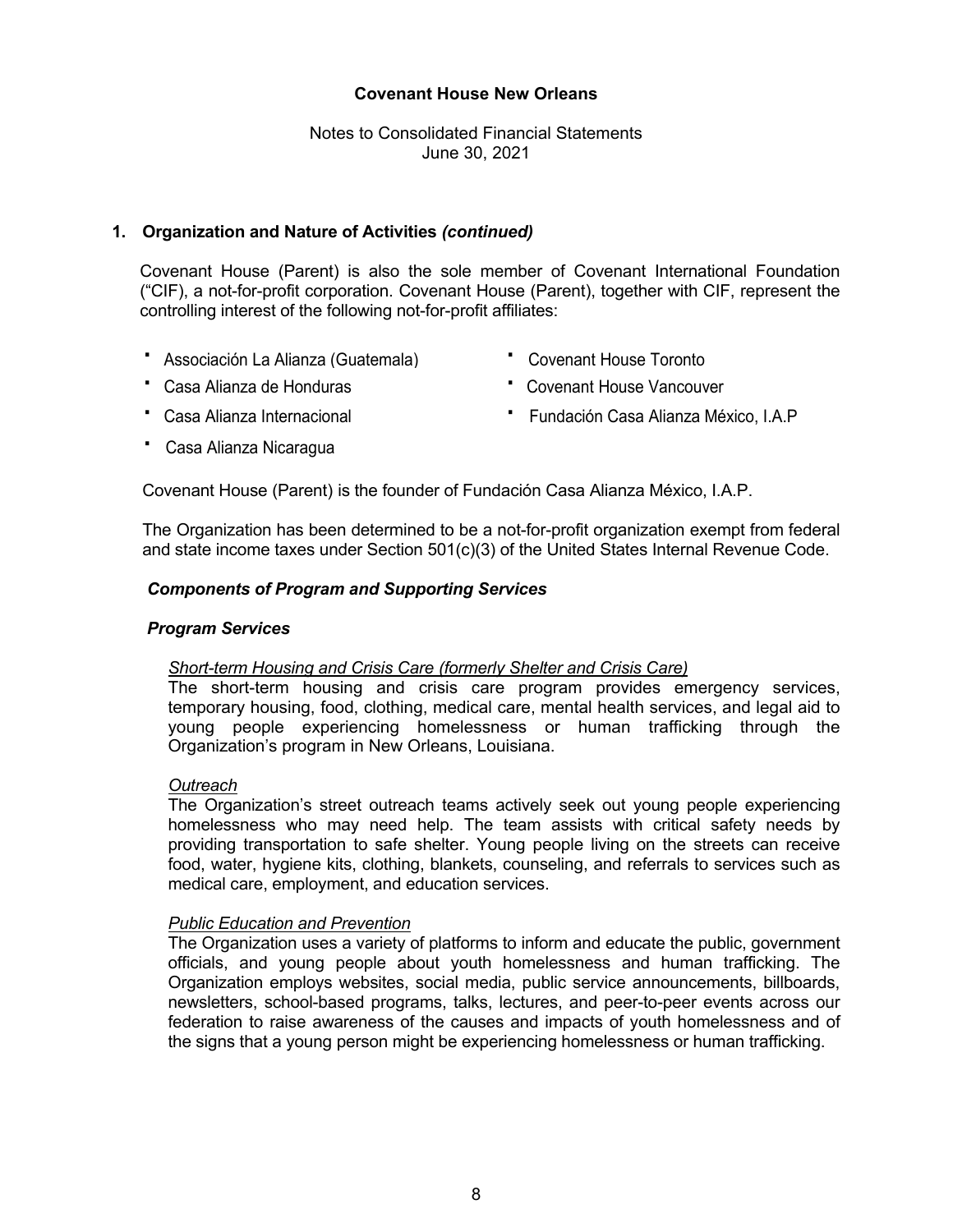Notes to Consolidated Financial Statements June 30, 2021

## **1. Organization and Nature of Activities** *(continued)*

## *Components of Program and Supporting Services (continued)*

## *Program Services (continued)*

## *Young Families Program (formerly Mother/Child)*

The young families program provides emergency services, short and long-term housing, food, and medical and mental health care to pregnant and parenting youth and their children. The Organization program also offers young families access to free child care services, parenting support, and a full range of educational, vocational, and job placement services.

## *Medical*

Includes medical facilities operated and maintained by certain Covenant House affiliates to provide immediate and ongoing medical attention to individuals receiving services at the site.

## *Drop-in Services (formerly Community Service Center)*

Drop-in services are another form of outreach at the Organization. Youth in this program are not receiving residential services, but are provided access to nutritious meals, hot showers, hygiene products, laundry services, and new clothing and shoes. They can request and receive medical and mental health services, case management services, transitional and permanent housing assistance, and they may take part in education and employment program.

## *Transitional Living - Rights of Passage*

The Organization's transitional living programs, often referred to as "Rights of Passage" or ROP, are where young people take steps toward independence. Youth live in ROP for 18- 24 months, where they tap their potential and plan for the future. Here they build basic skills and financial literacy, participate in educational and vocational programs, seek employment with long-term advancement and career prospects, and work toward moving into their own safe and stable housing. The Organization's staff support each young person on their journey toward sustainable independence and a hope-filled future.

## *Permanent Supportive Housing*

 The Permanent Supportive Housing program provides housing to youth and young families through scattered-site apartments, where they receive ongoing case management and behavioral health services. The Organization helps youth by covering a portion of their rent, a portion that dwindles as their capacity for independence increases. Community apartments and rapid rehousing programs are emerging as an increasingly important part of the continuum of care.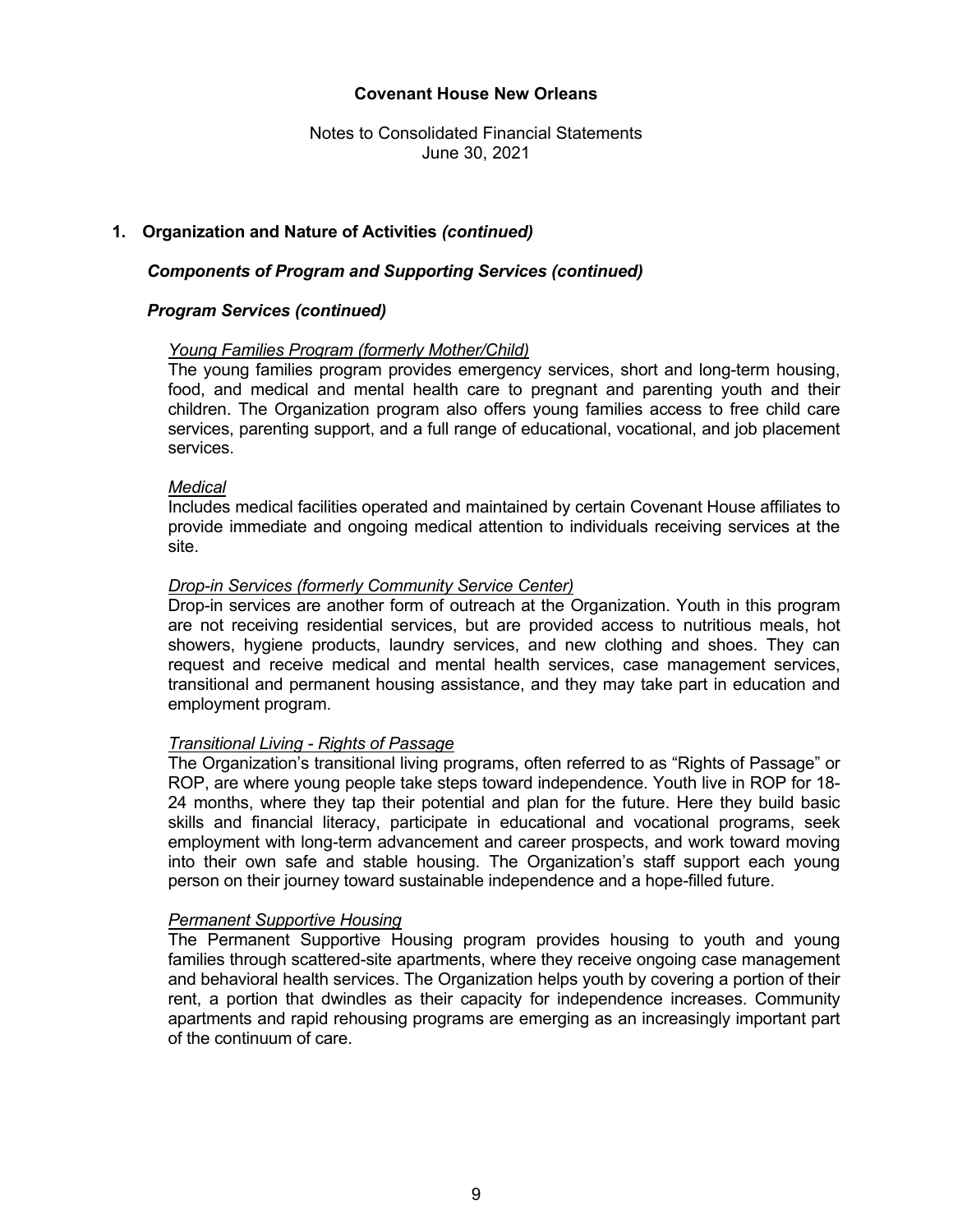Notes to Consolidated Financial Statements June 30, 2021

## **1. Organization and Nature of Activities** *(continued)*

## *Components of Program and Supporting Services (continued)*

## *Supporting Services*

## *Management and General*

Management and general services include administration, finance and general support activities. Certain administrative costs that relate to specific programs have been allocated to those programs.

#### *Fundraising*

Development services relate to the activities of the development program in raising general and specific contributions.

#### *Direct Benefit-to-Donor Costs and Job-Training Costs*

Direct benefit-to-donor costs are costs incurred in conjunction with items such as meals and entertainment benefiting attendees of special events. Job-training costs are costs incurred for the White Dove Landscaping program.

## **2. Summary of Significant Accounting Policies**

## *Basis of Presentation and Use of Estimates*

The accompanying consolidated financial statements have been prepared in accordance with accounting principles generally accepted in the United States of America ("U.S. GAAP"), which requires management to make estimates and assumptions that affect the reported amounts of assets and liabilities and disclosure of contingent assets and liabilities at the date of the financial statements and the reported amounts of revenues and expenses during the reporting period. Accordingly, actual results could differ from those estimates.

## *Basis of Consolidation*

The consolidated financial statement include the accounts of the Organization and White Dove Landscaping. All intercompany balances and transactions have been eliminated in consolidation.

## *Operating Measure*

The consolidated statement of activities separately reports changes in net assets from operating and non-operating activities. Operating activities consist principally of revenues and expenses related to program and supporting activities.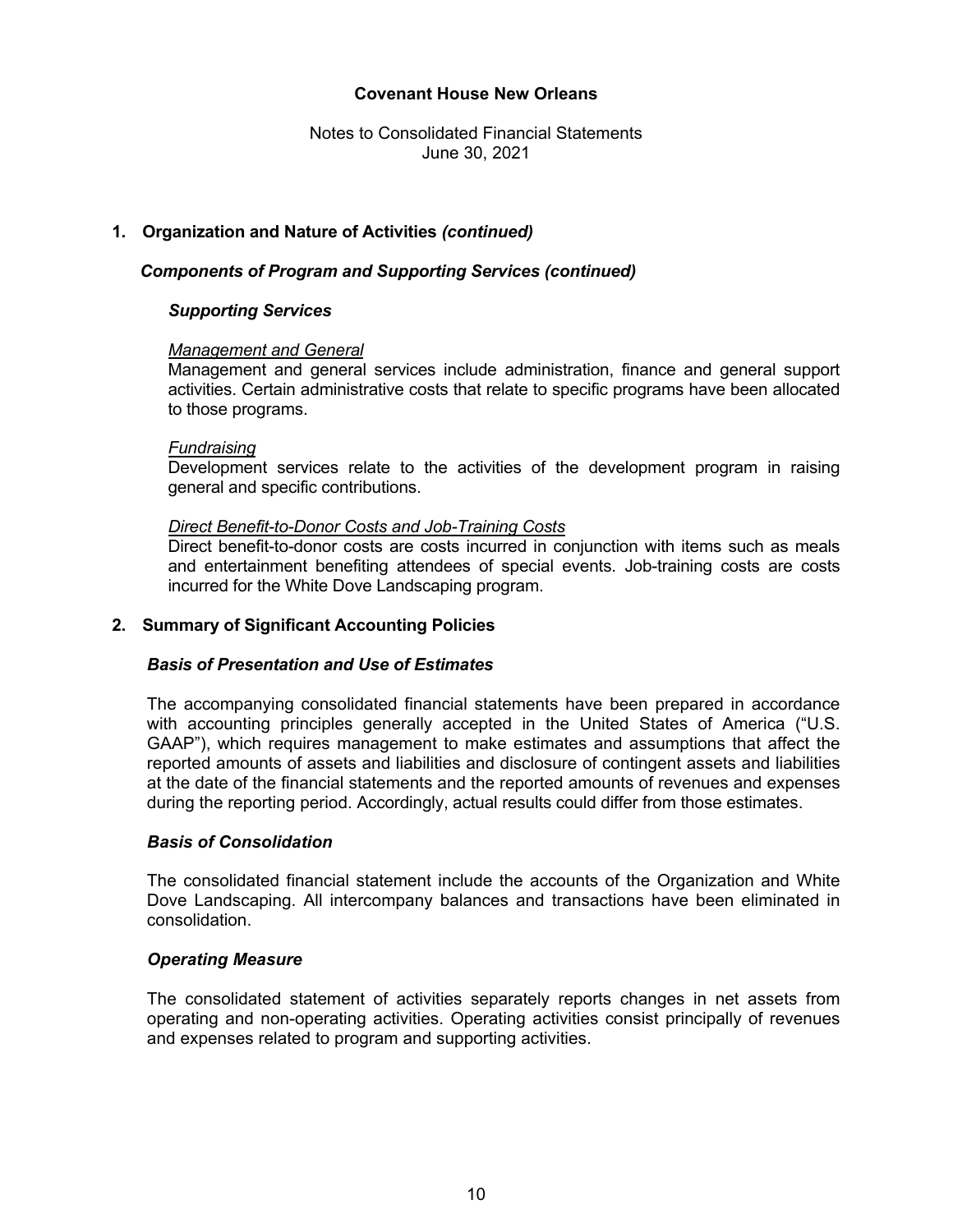Notes to Consolidated Financial Statements June 30, 2021

## **2. Summary of Significant Accounting Policies** *(continued)*

#### *Net Asset Presentation*

#### *Net Assets Without Donor Restrictions*

Net assets without donor restrictions are available for use at the discretion of the Board of Directors (the "Board") and management for general operating purposes. From time to time, the Board may designate a portion of these net assets for specific purposes, which makes them unavailable for use at management's discretion. This class also includes restricted gifts whose donor-imposed restrictions were met within the same year as the donated assets were received.

#### *Net Assets With Donor Restrictions*

Net assets with donor restrictions are those resulting from contributions and other inflows of assets whose use by the Organization is limited by donor-imposed stipulations that either expire by passage of time or can be fulfilled and removed by actions of the Organization pursuant to these stipulations.

#### *Revenue Recognition*

The Organization records earned revenues on an accrual basis. In addition, the Organization records as revenue the following types of contributions, when they are received unconditionally at their fair value: cash promises to give (contributions receivable), grants receivable (which includes governmental grants receivable). Multi-year pledges are recorded at present value based on the expected collection date using a risk-adjusted discount rate. Certain contributed services and gifts of other assets. Conditional contributions and grants are recognized as revenue when the conditions on which they depend have been substantially met. Grant revenue is recognized as services are performed or expenditures are incurred under the Organization's contracts with its clients and funders. Revenue from cost reimbursable grants is recorded to the extent expenses incurred applicable to the grant.

Contributions to the Organization are recorded as revenue upon the receipts of an unconditional pledge or of cash or other assets. Contributions are considered without donor restriction unless the donors restrict their use. Contributions to be received after one year are discounted at an interest rate commensurate with the risk involved. The Organization records contributions as with donor restrictions if they are received with donor stipulations that limit their use either through purpose or time restrictions. When donor restrictions expire, that is, when a time restriction ends or a purpose restriction is fulfilled, net assets with donor restrictions are reclassified to net assets without donor restrictions.

The Organization also raises funds through special events, such as sleep outs. Event revenues, net of related costs with a direct-benefit to donors, are recorded as without donor restricted contributions unless there are donor-imposed restrictions. Costs to generate donations and grants are expensed as incurred.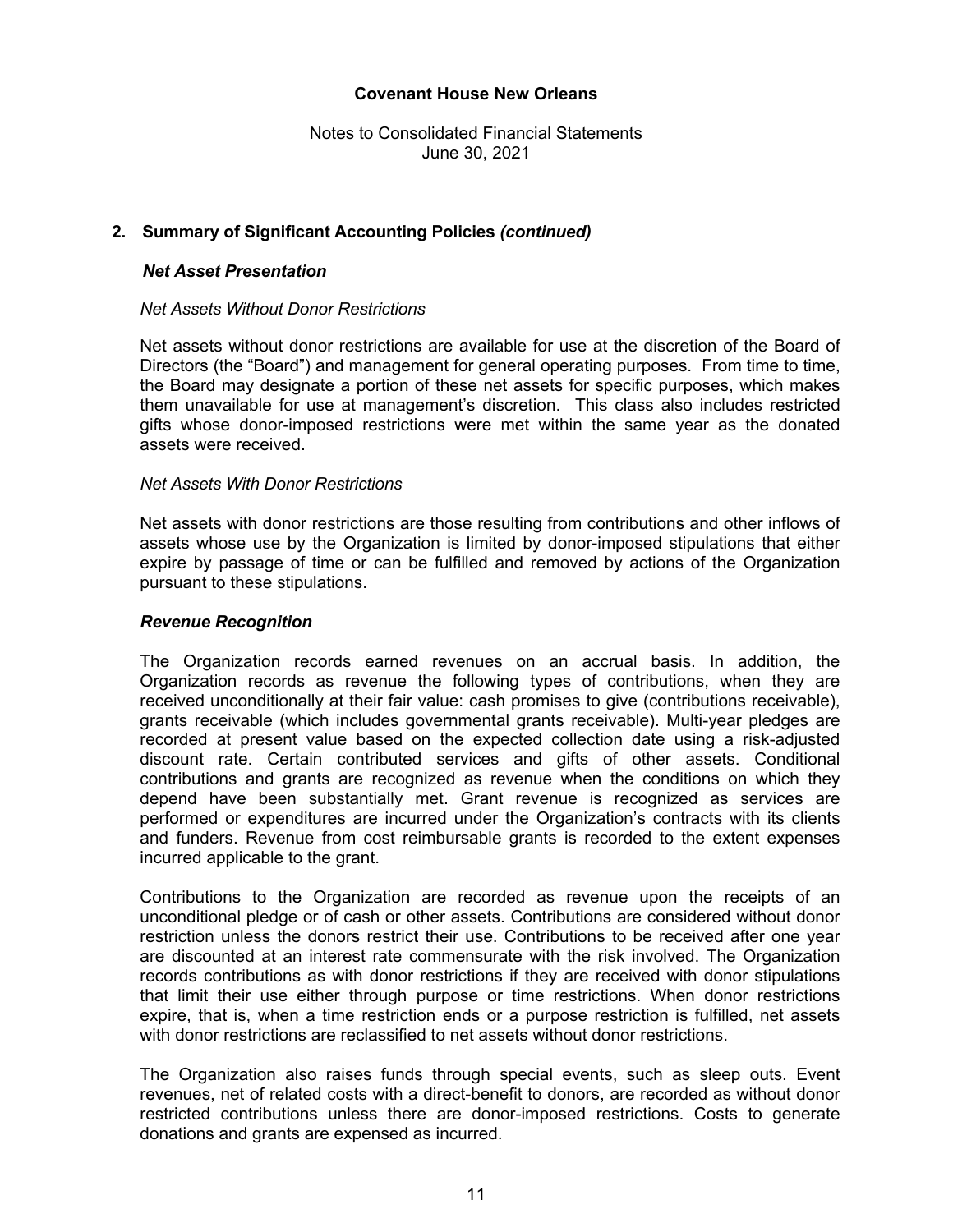Notes to Consolidated Financial Statements June 30, 2021

## **2. Summary of Significant Accounting Policies** *(continued)*

## *Functional Allocation of Expenses*

The costs of providing the various program and supporting services have been summarized on a functional basis. Therefore, expenses require allocation on a reasonable basis that is consistently applied. The Organization allocated direct costs to programs services. Supporting services include management and general and fundraising. Allocated expenses among program services, management and general and fundraising include salaries and related expenses, staff travel, consulting fees, occupancy, and other expenses which are allocated based on time and costs where efforts are made.

## *Cash and Cash Equivalents*

The Organization considers all highly liquid investments with a maturity of three months or less at the time of purchase to be cash equivalents.

## *Fair Value of Financial Instruments*

The Organization follows U.S. GAAP guidance on fair value measurements which defines fair value and establishes a fair value hierarchy organized into three levels based upon the input assumptions used in pricing assets. Level 1 inputs have the highest reliability and are related to assets with unadjusted quoted prices in active markets. Level 2 inputs relate to assets with other than quoted prices in active markets which may include quoted prices for similar assets or liabilities or other inputs which can be corroborated by observable market data. Level 3 inputs are unobservable inputs and are used to the extent that observable inputs do not exist.

## *Investment Valuation and Income Recognition*

Investments are carried at fair value in the consolidated statement of financial position. Interest, dividends, realized and unrealized gains and losses on the sale of investments are included in the consolidated statement of activities. Purchases and sales of securities are recorded on a trade-date basis. Interest income is recorded on the accrual basis and dividends are recorded on the ex-dividend date. Realized and unrealized gains and losses are included in the determination of change in net assets.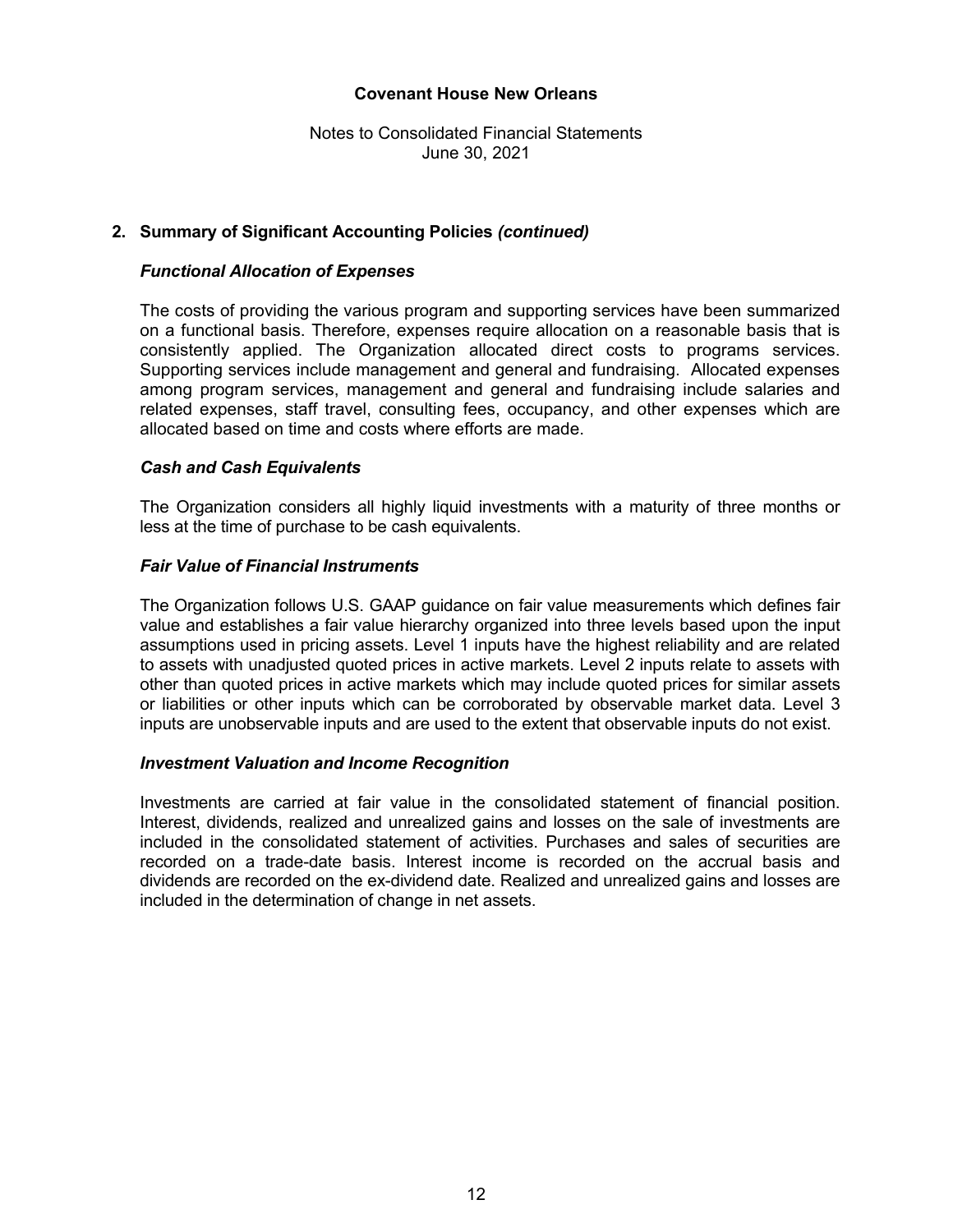Notes to Consolidated Financial Statements June 30, 2021

# **2. Summary of Significant Accounting Policies** *(continued)*

## *Beneficial Interest in Assets Held by Others*

During fiscal year 2005, the Organization transferred \$250,000 of its cash reserves to four foundations to establish endowment funds. The agreement with each foundation designated the Organization as beneficiary and states that the transfer is irrevocable and that transferred assets will not be returned. The Organization values these investments based on quarterly statements received from the respective foundations. In addition, the foundations will make annual distributions of the income earned on the endowment funds, subject to their respective spending policies. The agreements also grant variance power, that is, permit each foundation to substitute another beneficiary, if the Organization ceases to exist, or the foundation's governing board votes that supporting the Organization is no longer necessary or is inconsistent with the needs of the community. The Organization recognized the transfer as reciprocal, and therefore not a contribution, but as a beneficial interest in assets held by others and a component of its board designated endowment.

# *Property and Equipment*

 The Organization follows the practice of capitalizing all expenditures for property, building and equipment with a cost in excess of \$500. Property and equipment are reported at cost at the date of acquisition or at fair value at the date of donation. Building improvements are capitalized, whereas minor costs of repairs and maintenance are expensed as incurred.

Depreciation is computed on the straight-line basis over the estimated useful lives of the assets, which range from 3 to 33 years. Leasehold improvements are amortized on the straight-line basis over the lesser of the term of the lease or their estimated useful lives.

## *Contributions and Pledges Receivable*

Contributions to the Organization are recorded as revenue upon the receipt of an unconditional pledge or of cash or other assets. Contributions are considered available for general use, unless the donors restrict their use. Contributions to be received after one year are discounted at an interest rate commensurate with the risk involved. An allowance for uncollectible pledges receivable is provided using management's judgment of potential defaults, which considers factors such as prior collection history, type of contribution and the nature of fundraising activity. Contribution revenue is recognized based on the present value of the estimated future payments to be made to the Organization.

The Organization has been named the beneficiary and owner of a \$75,000 life insurance policy which has a cash surrender value. The policy is recognized at net present value and is included in contributions receivable in the accompanying consolidated statement of financial position. The cash surrender value of approximately \$31,000 and \$29,000 at June 30, 2021 and 2020 is included in other assets.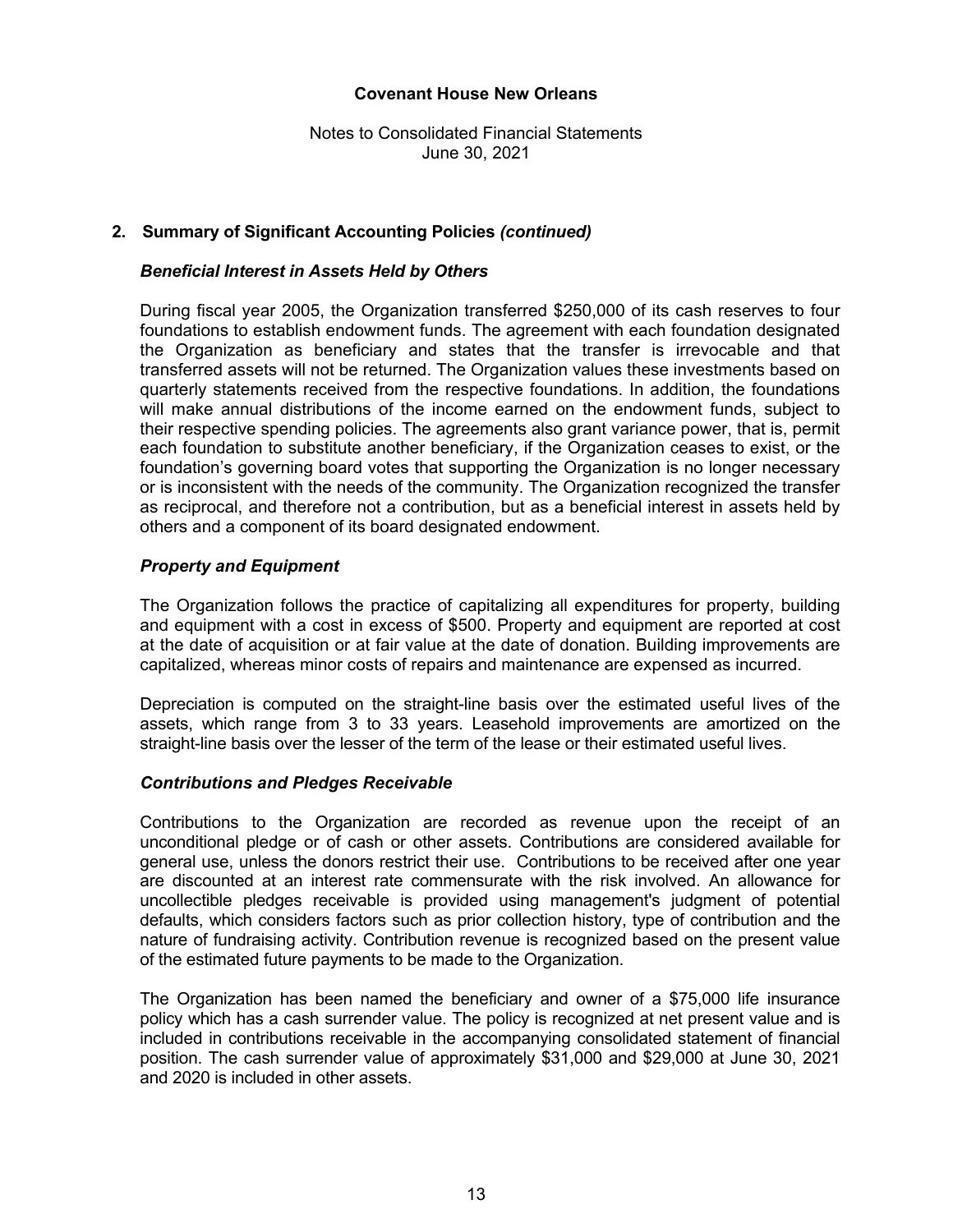Notes to Consolidated Financial Statements June 30, 2021

## **2. Summary of Significant Accounting Policies** *(continued)*

## *Allowance for Doubtful Accounts*

The Organization maintains an allowance for doubtful accounts for estimated losses that may result from the inability of its customers or donors to make required payments. Such allowances are based upon several factors including, but not limited to, historical experience and the financial condition of the customer or donor. Uncollectible accounts are written off based upon the amount of time they have been outstanding and management's expected collectability.

## *Donated Goods and Services*

Donated goods consist of items received by the Organization and awarded as prizes during the auctions held in relation to special events. These amounts are recorded as both revenue and expense at their estimated fair values at the date of receipt. The Organization recognizes the fair value of donated services which create or enhance nonfinancial assets, or require specialized skills provided by individuals possessing those skills and would typically be purchased if not provided by donation. Contributed services which do not meet these criteria are not recognized as revenue and are not reported in the accompanying consolidated financial statements.

## *Impairment of Long-Lived Assets*

Long-lived assets are reviewed for impairment whenever events or changes in circumstances indicate the carrying amount of an asset may not be recoverable. Recoverability of assets to be held and used is measured by a comparison of the carrying amount of an asset to future undiscounted net cash flows expected to be generated by the asset. If such assets are considered to be impaired, the impairment to be recognized is measured by the amount by which the carrying amount of the assets exceeds the fair value of the assets. Assets to be disposed of are reported at the lower of the carrying amount or fair value less costs to sell. There were no such impairment for the years ended June 30, 2021 and 2020.

## *Prior Year Summarized Comparative Information*

Information as of and for the year ended June 30, 2020 is presented for comparative purposes only. Certain activity by net asset classification is not included in these consolidated financial statements. Accordingly, such information does not include sufficient detail to constitute a presentation in conformity with U.S. GAAP. Accordingly, such information should be read in conjunction with the Organization's consolidated financial statements as of and for the year ended June 30, 2020, from which the summarized comparative information was derived.

## *Accounting for Uncertainty in Income Taxes*

The Organization recognizes the effect of income tax positions only if those positions are more likely than not to be sustained. Management has determined that the Organization had no uncertain tax positions that would require financial statement recognition and/or disclosure. The Organization is no longer subject to examinations by the applicable taxing jurisdictions for years prior to June 30, 2018.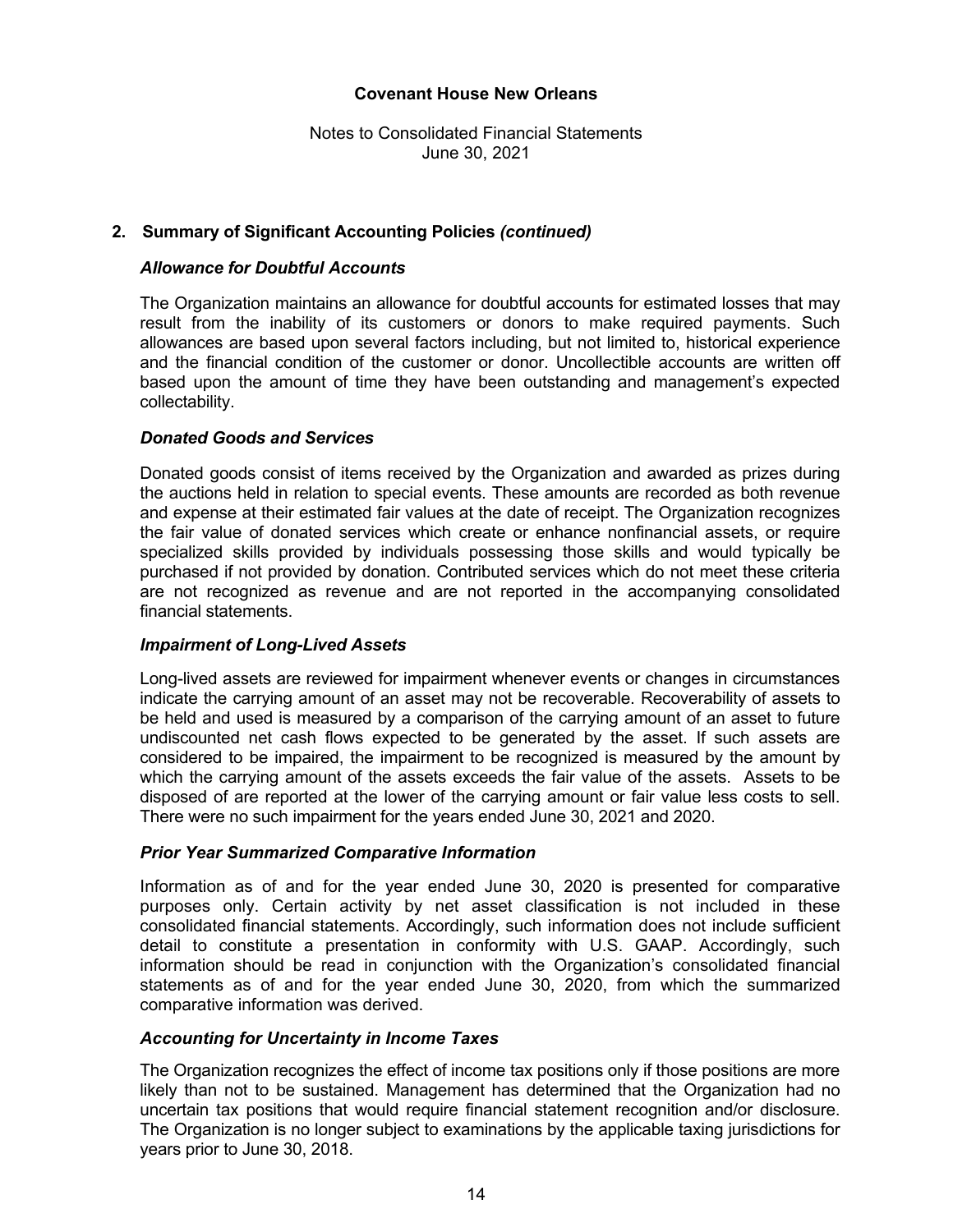Notes to Consolidated Financial Statements June 30, 2021

## **3. Receivables**

#### *Grants Receivable*

All grants receivable as of June 30, 2021 are expected to be collected within one year.

## *Contributions Receivable*

Contributions receivable primarily consist of promises to give related to the Organization's Transitional Living - Rights of Passage Program and a life insurance policy. Those receivables that are due in more than one year have been discounted to their present value using a discount rate of 6% as of June 30, 2021 and 2020. Contributions receivable as of June 30, are due as follows:

|                           |   | 2021                | 2020                |
|---------------------------|---|---------------------|---------------------|
| Within one year           | S | 134,374             | \$<br>55,537        |
| More than five years      |   | 115,000             | 115,000             |
| Discount to present value |   | 249,374<br>(52,226) | 170,537<br>(53,965) |
|                           |   | 197,148             | 116,572             |

## *Other Receivables*

Other receivables primarily include the White Dove Landscaping training program sales and/or services, net of allowances for doubtful accounts as of June 30, as follows:

|                                 |    | 2021    |   | 2020   |
|---------------------------------|----|---------|---|--------|
| White Dove Landscaping          | \$ | ۰       | S | 70,886 |
| Other                           |    | 121,727 |   | 9,060  |
|                                 |    | 121,727 |   | 79,946 |
| Allowance for doubtful accounts |    |         |   | (800)  |
|                                 | S  | 121,727 | S | 79,146 |

As of June 30, 2021 and 2020, 100% and 96% of other receivables are from one customer.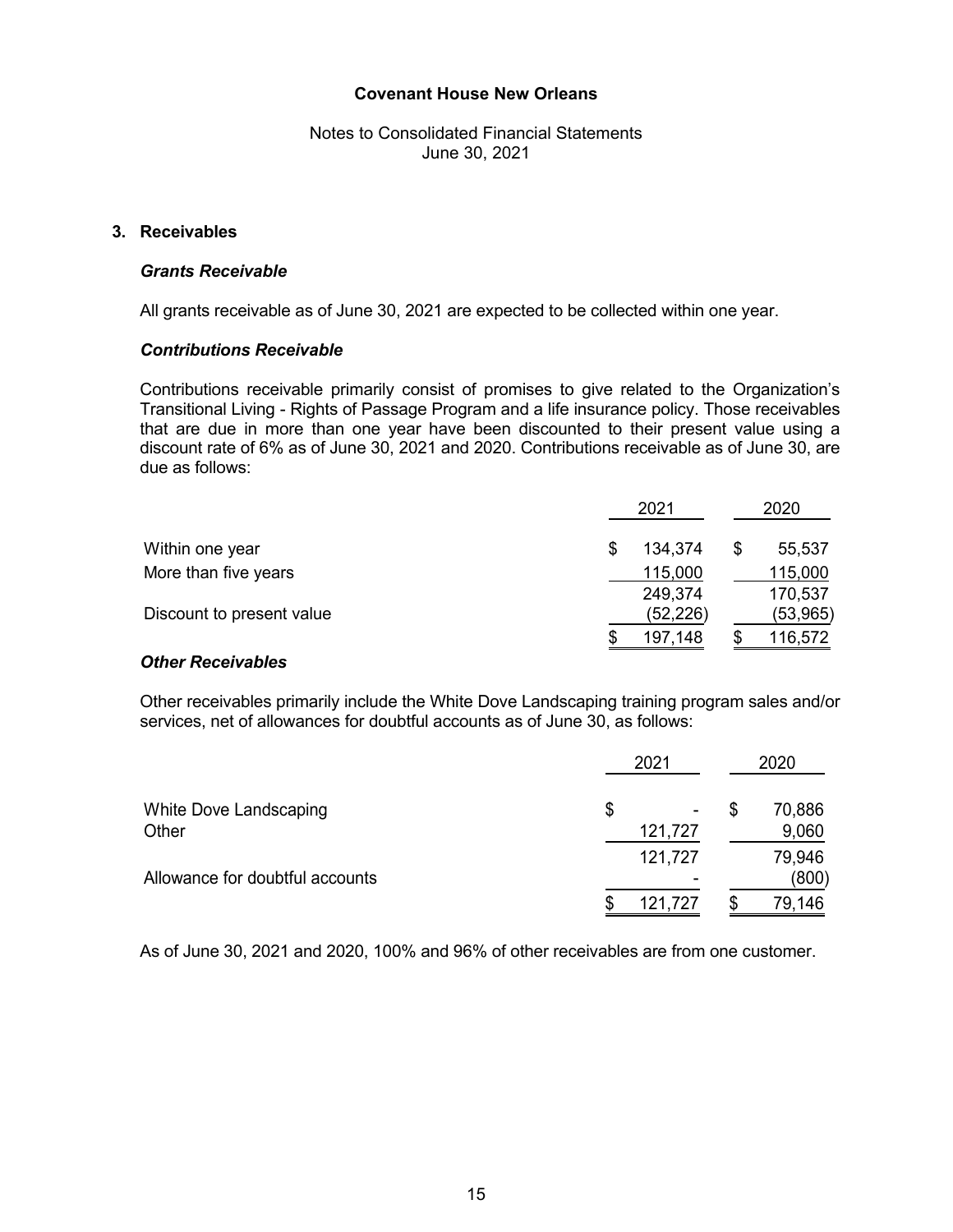Notes to Consolidated Financial Statements June 30, 2021

# **4. Fair Value of Investments**

The following are major categories of investments and beneficial interest in assets held by others measured at fair value as of June 30, categorized by the fair value hierarchy:

|                                              | 2021               |           |             |  |  |
|----------------------------------------------|--------------------|-----------|-------------|--|--|
|                                              | Level <sub>2</sub> | Level 3   | Total       |  |  |
| Affiliated pooled investments                | \$3,740,027        | \$        | \$3,740,027 |  |  |
| Investment cash, at cost                     |                    |           | 60,228      |  |  |
| <b>Total Investments</b>                     |                    |           | 3,800,255   |  |  |
| Beneficial Interest in Assets Held by Others |                    |           |             |  |  |
| <b>Greater New Orleans Foundation</b>        |                    | 289,753   | 289,753     |  |  |
| <b>Jewish New Orleans Foundation</b>         |                    | 60,115    | 60,115      |  |  |
| The Catholic Foundation                      |                    | 61,784    | 61,784      |  |  |
| <b>Baton Rouge Area Foundation</b>           |                    | 44,189    | 44,189      |  |  |
| <b>Total Beneficial Interest</b>             |                    |           |             |  |  |
| in Assets Held by Others                     |                    | 455,841   | 455,841     |  |  |
| <b>Total Investments and Beneficial</b>      |                    |           |             |  |  |
| Interest in Assets Held by Others            | \$3,740,027        | \$455,841 | \$4,256,096 |  |  |
|                                              |                    | 2020      |             |  |  |
|                                              | Level <sub>2</sub> | Level 3   | Total       |  |  |
|                                              |                    |           |             |  |  |
| Affiliated pooled investments                | \$2,831,149        | \$        | \$2,831,149 |  |  |
| Investment cash, at cost                     |                    |           | 32,158      |  |  |
| <b>Total Investments</b>                     |                    |           | 2,863,307   |  |  |
| Beneficial Interest in Assets Held by Others |                    |           |             |  |  |
| <b>Greater New Orleans Foundation</b>        |                    | 239,957   | 239,957     |  |  |
| <b>Jewish New Orleans Foundation</b>         |                    | 47,430    | 47,430      |  |  |
| The Catholic Foundation                      |                    | 49,420    | 49,420      |  |  |
| <b>Baton Rouge Area Foundation</b>           |                    | 36,724    | 36,724      |  |  |
| <b>Total Beneficial Interest</b>             |                    |           |             |  |  |
| in Assets Held by Others                     |                    | 373,531   | 373,531     |  |  |
| <b>Total Investments and Beneficial</b>      |                    |           |             |  |  |
| Interest in Assets Held by Others            | \$2,831,149        | \$373,531 | \$3,236,838 |  |  |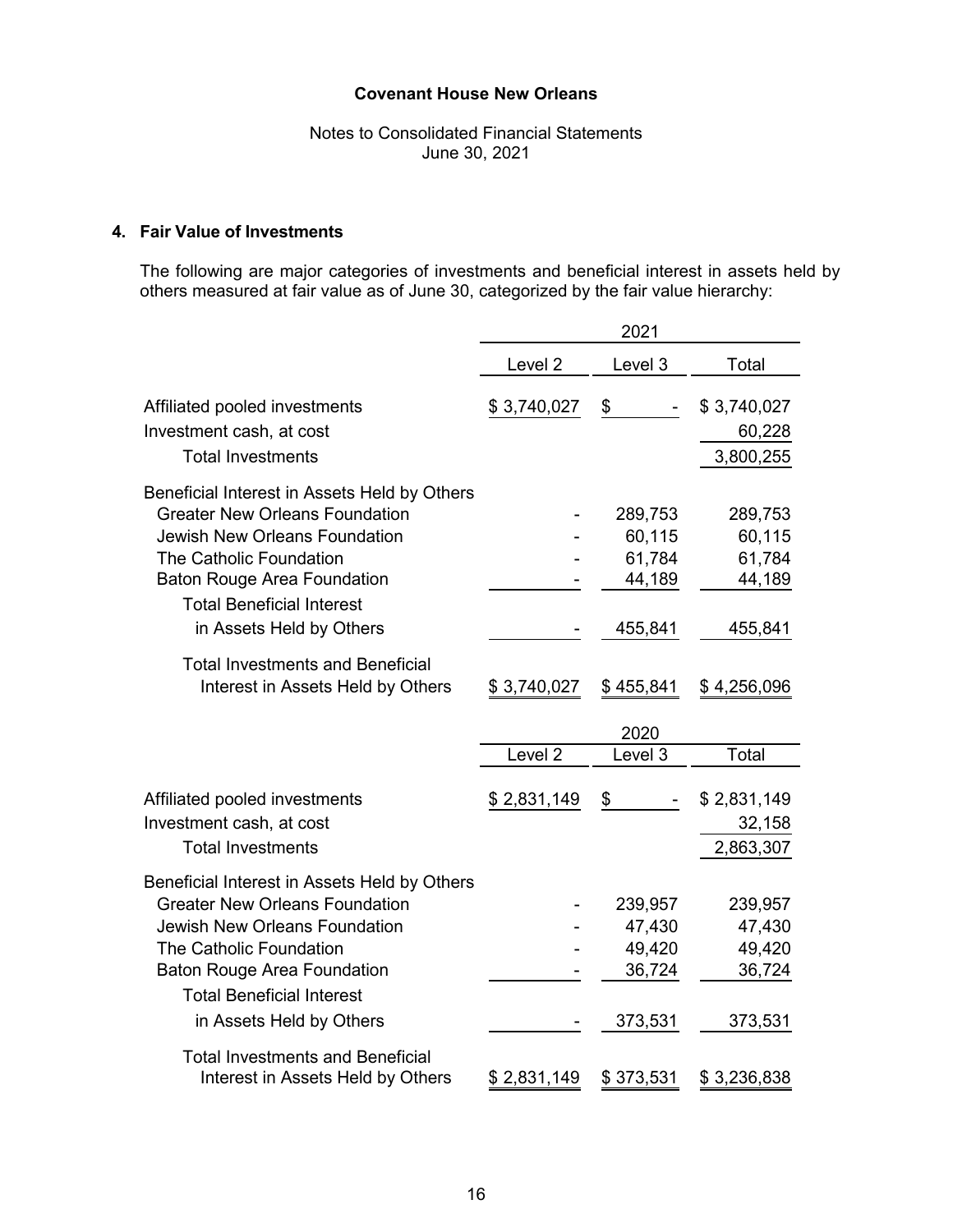Notes to Consolidated Financial Statements June 30, 2021

## **4. Fair Value of Investments** *(continued)*

 The following table summarizes the changes in financial assets measured on a recurring basis at fair value using Level 3 inputs for the years ended June 30:

|                            |    | 2021     |    | 2020     |
|----------------------------|----|----------|----|----------|
|                            |    |          |    |          |
| Balance, beginning of year | \$ | 373,531  | \$ | 378,606  |
| Purchases                  |    | 3,225    |    | 4,747    |
| <b>Sales</b>               |    | (10,006) |    | (9,822)  |
| Realized gain              |    | 13,209   |    | 3,349    |
| Unrealized gain (loss)     |    | 75,882   |    | (3, 349) |
| Balance, end of year       | S  | 455,841  |    | 373,531  |

## **5. Property and Equipment**

Property and equipment consists of the following as of June 30:

|                                           | 2021             | 2020            |
|-------------------------------------------|------------------|-----------------|
| Land                                      | 1,527,418<br>SS. | 1,527,418<br>\$ |
| <b>Buildings</b>                          | 992,262          | 992,262         |
| <b>Building improvements</b>              | 1,369,705        | 1,152,519       |
| Equipment                                 | 2,177,672        | 2,029,705       |
|                                           | 6,067,057        | 5,701,904       |
| Accumulated depreciation and amortization | (2,765,894)      | (2, 552, 407)   |
|                                           | \$3,301,163      | 3,149,497       |

#### **6. PPP Forgivable Loan**

On April 23, 2020, the Organization received loan proceeds in the amount of \$817,200 under the Paycheck Protection Program (the "PPP"). The PPP loan, established as part of the Coronavirus Aid, Relief and Economic Security Act (the "CARES Act"), provides for loans to qualifying entities for amounts up to 2.5 times the 2019 average monthly payroll expenses of the qualifying entity. The PPP loan bears an interest rate of 1% per annum. On June 10, 2021, the PPP loan was forgiven in full by the United States Small Business Administration ("SBA") and is included in non-operating activities in the accompanying 2021 consolidated statement of activities as forgiveness of long term debt - PPP loan.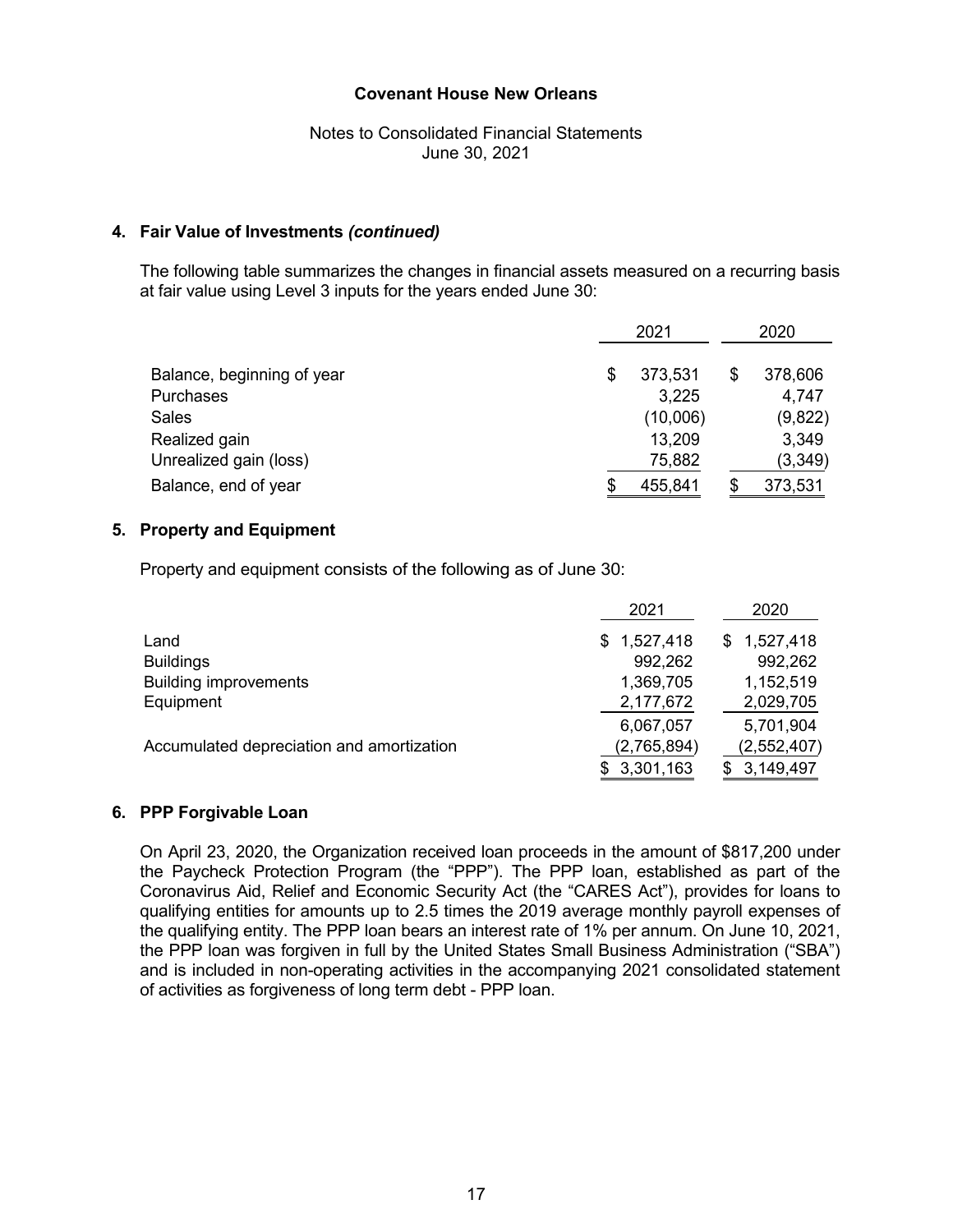Notes to Consolidated Financial Statements June 30, 2021

# **7. Commitments and Contingencies**

## *Leases*

The Organization has entered into various noncancelable operating leases used in the daily operations of the business. These leases expire at various dates through October 2028. Rental expenses under all operating leases amounted to \$20,211 and \$19,181 for the years ended June 30, 2021 and 2020.

Future minimum annual lease payments at June 30, 2021 for the years ending June 30 are payable as follows:

| 2022              | S | 16,009 |
|-------------------|---|--------|
| 2023              |   | 11,396 |
| 2024              |   | 1,011  |
| 2025              |   | 1,011  |
| 2026              |   | 1,011  |
| <b>Thereafter</b> |   | 12,461 |
|                   |   | 42,899 |

## *Government Grants*

In accordance with the terms of certain government grants, the records of the Organization are subject to audit for varying periods after the date of final payment of the grants. The Organization is liable for any disallowed costs; however, management believes all costs to be allowable. Government grants and contracts totaled \$2,576,269 and \$2,184,556 for the years ended June 30, 2021 and 2020.

## **8. Related Party Transactions**

Covenant House (Parent) provides financial support as well as management and organizational support for its affiliated organizations. Covenant House (Parent) conducts fundraising activities for its own programs and the programs of the affiliates. Contributions and promises to give totaled approximately \$84 million and \$88 million for Covenant House (Parent) in the years ended June 30, 2021 and 2020. Contributions received from Covenant House (Parent) are generally not specifically restricted by donors to specific affiliates.

Covenant House (Parent) combines contributions received from individuals, corporations and foundations plus a Parent subsidy and appropriates funds classified as "Branding Dollars" or "Contributions Received from Parent" to each Covenant House affiliate. Total funds allocated to affiliates, based on Covenant House (Parent's) policy, approximated \$36 million and \$38 million for the years ended June 30, 2021 and 2020. For the years ended June 30, 2021 and 2020, the Organization received \$1,208,153 and \$1,433,494 and in contributions from Covenant House (Parent). For the years ended June 30, 2021 and 2020, Covenant House (Parent) granted funds related to Sleep Out events to the Organization totaling \$276,347 and \$413,332.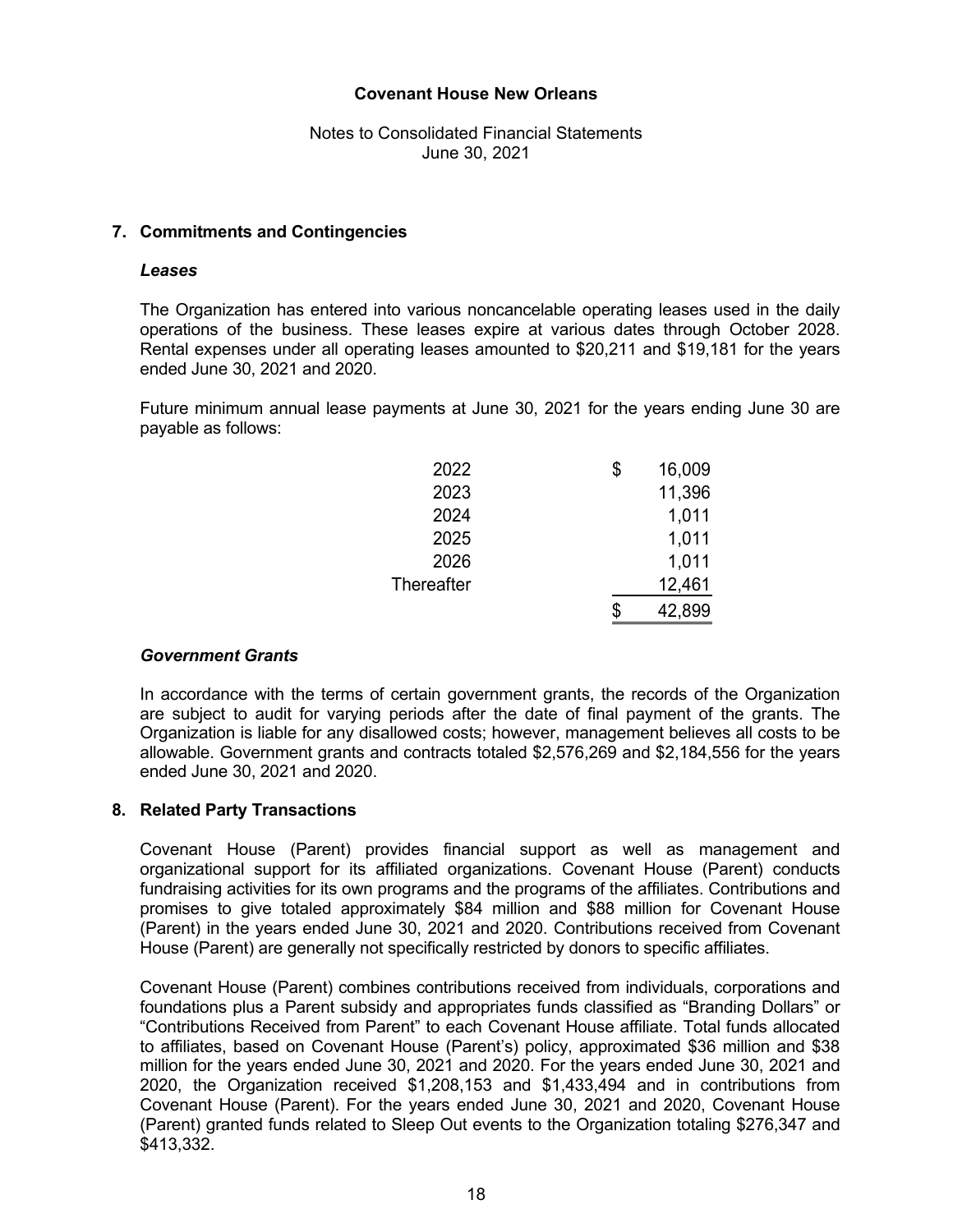## Notes to Consolidated Financial Statements June 30, 2021

#### **9. Contributed Services and Merchandise**

The Organization recognizes contribution revenue for certain services and merchandise received at fair value. Contributed clinical services by internists, pediatricians, nurse practitioners, registered nurses and intake staff for the years ended June 30 are as follows:

|                                         | 2021    | 2020    |
|-----------------------------------------|---------|---------|
| Medical                                 | 153,681 | 190,303 |
| <b>Drop-In Services</b>                 | 25,614  | 32,891  |
| Transitional Living - Rights of Passage | 76,841  | 95,708  |
| <b>Management and General</b>           | 145     |         |
| Merchandise and Services                | 3,480   | 4,235   |
|                                         | 259,761 | 323,137 |

# **10. Net Assets With Donor Restrictions**

Net assets with donor restrictions consist of purpose restricted contributions as follows:

|                                        | 2021                | 2020                   |
|----------------------------------------|---------------------|------------------------|
| Program core support<br>Other programs | 1,310,455<br>28,184 | \$ 1,717,055<br>24,979 |
|                                        | 1,338,639           | 1,742,034              |

Net assets released from restrictions by incurring expenses satisfying the restricted purposes during the years ended June 30, are as follows:

|                      | 2021    |    | 2020    |  |
|----------------------|---------|----|---------|--|
| Program core support | 686,110 | \$ | 308,910 |  |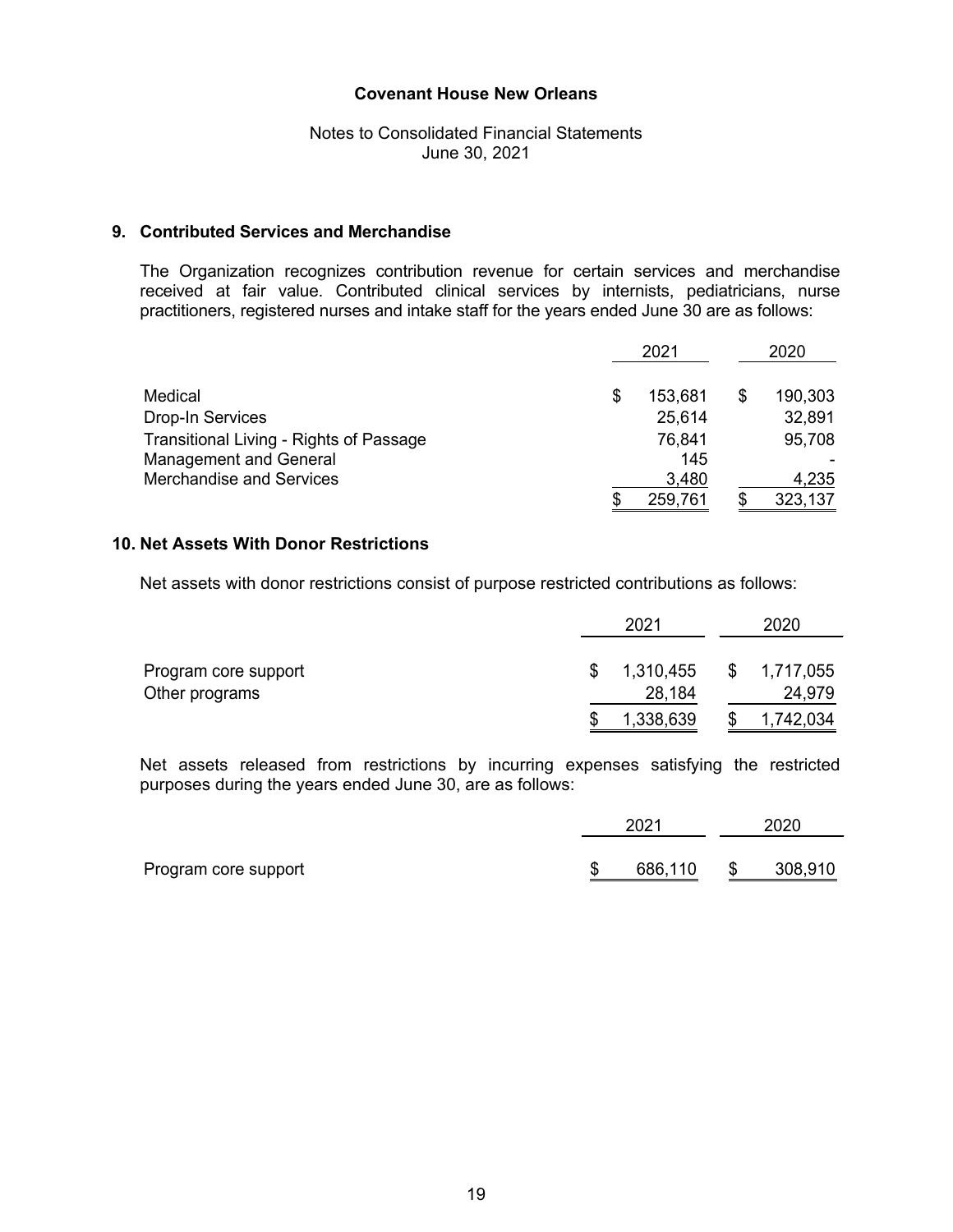Notes to Consolidated Financial Statements June 30, 2021

## **11. Board Designated Endowment Funds**

As required by U.S. GAAP, net assets associated with endowment funds, including funds designated by the Board of Directors to function as endowments, are classified and reported based on the existence or absence or donor-imposed restrictions. The Organization's endowment funds have not been donor-restricted for specific programs and are expendable for any purpose following board appropriation subject to a standard of prudence.

During fiscal year 2014, the Organization agreed to pool a significant portion of its board designated reserves with that of Covenant House (Parent) and its investment advisor to garner greater returns through economies of scale.

During 2010 the State of Louisiana adopted its version of the Uniform Prudent Management of Institutional Funds Act ("UPMIFA"), which governs endowment spending of charitable institutions. The Organization classifies donor-restricted endowment funds as with donor restricted net assets, unless otherwise stipulated by the donor. Board designated or net assets held in perpetuity represent (a) the original value of gifts donated to the endowment, (b) the original value of subsequent gifts donated to the endowment, and (c) accumulations to the endowment made in accordance with the direction of the applicable donor gift instrument at the time the accumulation is added to the funds. According to UPMIFA, the ordinary income of an endowed fund may be distributed annually. While UPMIFA does not place limitations on what can be distributed when market conditions are favorable, it does limit what can be distributed if the current value is near or below the Historical Dollar Value – defined as the aggregate of original, subsequent and accumulation contributions. In utilizing the appreciation in value of the endowments for distributions, the Organization follows the provisions of the Louisiana Uniform Prudent Management of Institutional Funds Act ("LUPMIFA") of 2010.

In accordance with LUPMIFA, the Organization considers the following factors in making a determination to appropriate or accumulate donor restricted or board designated endowment funds – the purpose, duration, and preservation of the endowment fund; expected total return on investments; general economic conditions; the possible effects of inflation and deflation; other resources, and the investment policy of the Organization.

The Organization has adopted investment management and spending policies for endowment assets that support the objective of providing a sustainable and increasing level of endowment income distribution to its activities while seeking to maintain the purchasing power of the endowment assets. The Organization's primary investment objectives are to maximize total return within reasonable and prudent levels of risk while maintaining sufficient liquidity to meet disbursement needs and ensure preservation of capital.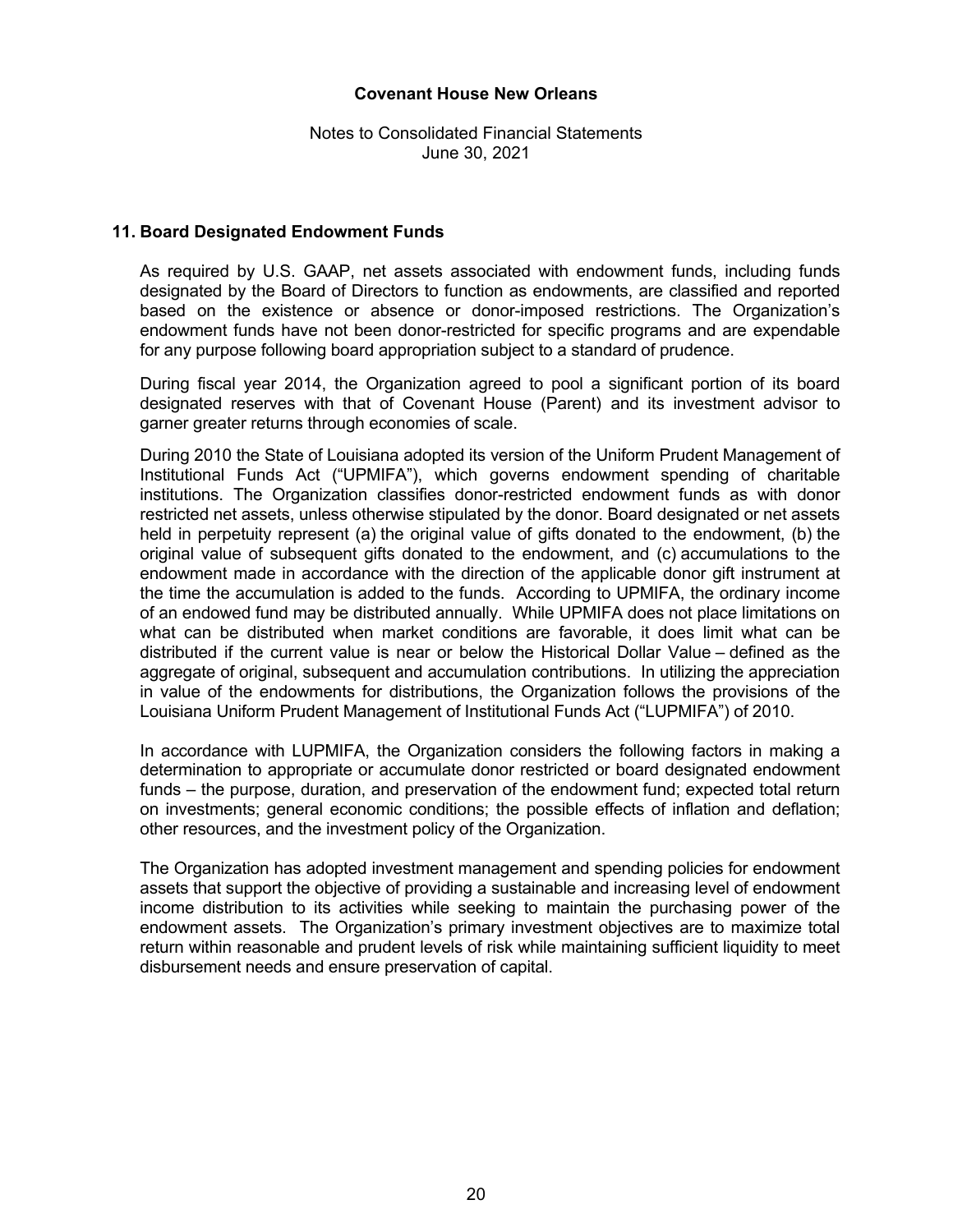# Notes to Consolidated Financial Statements June 30, 2021

## **11. Board Designated Endowment Funds** *(continued)*

To satisfy its long-term rate-of-return objectives, the Organization relies on a total return strategy that achieves a return through a combination of current income and capital appreciation, without regard to an emphasis on either, recognizing that changes in market conditions and interest rates will result in varying strategies in an attempt to optimize results. The Organization believes that the decision to pool its investments with Covenant House (Parent) meets its long-term investment objectives.

Changes in net assets for the Organization's board designated endowment funds for the years ended June 30, are as follows:

|                                                         | 2021        | 2020        |
|---------------------------------------------------------|-------------|-------------|
|                                                         |             |             |
| Balance, beginning of year                              | \$3,204,673 | \$3,192,648 |
| Investment income                                       | 74.964      | 77,284      |
| Net realized and unrealized appreciation (depreciation) | 928,854     | (52, 964)   |
| Appropriation for expenditures                          | (10,006)    | (9,868)     |
| Fees                                                    | (2,617)     | (2, 427)    |
| Balance, end of year                                    | \$4,195,868 | \$3,204,673 |

## **12. Pension Plans**

Effective January 1, 2007, Covenant House (Parent) adopted a defined contribution 403(b) savings and retirement plan. Employees are immediately eligible to participate in the plan. Employees who work at least 1,000 hours per year are eligible to receive an employer contribution. The Organization makes annual contributions into the plan on behalf of employees ranging from 1% to 9% of employee compensation and are determined using a formula based on points, which equal the sum of age and years of service. Employer contributions to the plan are 100% vested after employees have completed three years of service. Total expense related to the 403(b) plan was \$133,496 and \$122,387 for the years ended June 30, 2021 and 2020.

The Organization participates in a noncontributory defined benefit pension plan (the "Plan"), which was established on August 1, 1982, sponsored by Covenant House (Parent) covering substantially all of the employees of Covenant House (Parent) and its domestic affiliates. Benefits are generally based on years of service and final average salary. Effective August 1, 2009, the Board of Directors of Covenant House (Parent) approved to freeze the future benefit accruals of all employees of Covenant House participating in the Plan. As set forth in the provisions of the Employee Retirement Income Security Act of 1974 (ERISA), Covenant House (Parent) is responsible for maintaining an annual minimum funding requirement that is reported and paid by Covenant House (Parent). Although the Parent is responsible for maintaining the total annual minimum funding requirement, the Plan's actuary has determined the respective allocable share to the various affiliates that participate in the Plan. For the years ended June 30, 2021 and 2020, the Organization contributed \$149,253 and \$223,684 for its allocable share of Covenant House (Parent's) minimum funding requirement, which is included in employee benefits on the consolidated statement of functional expenses.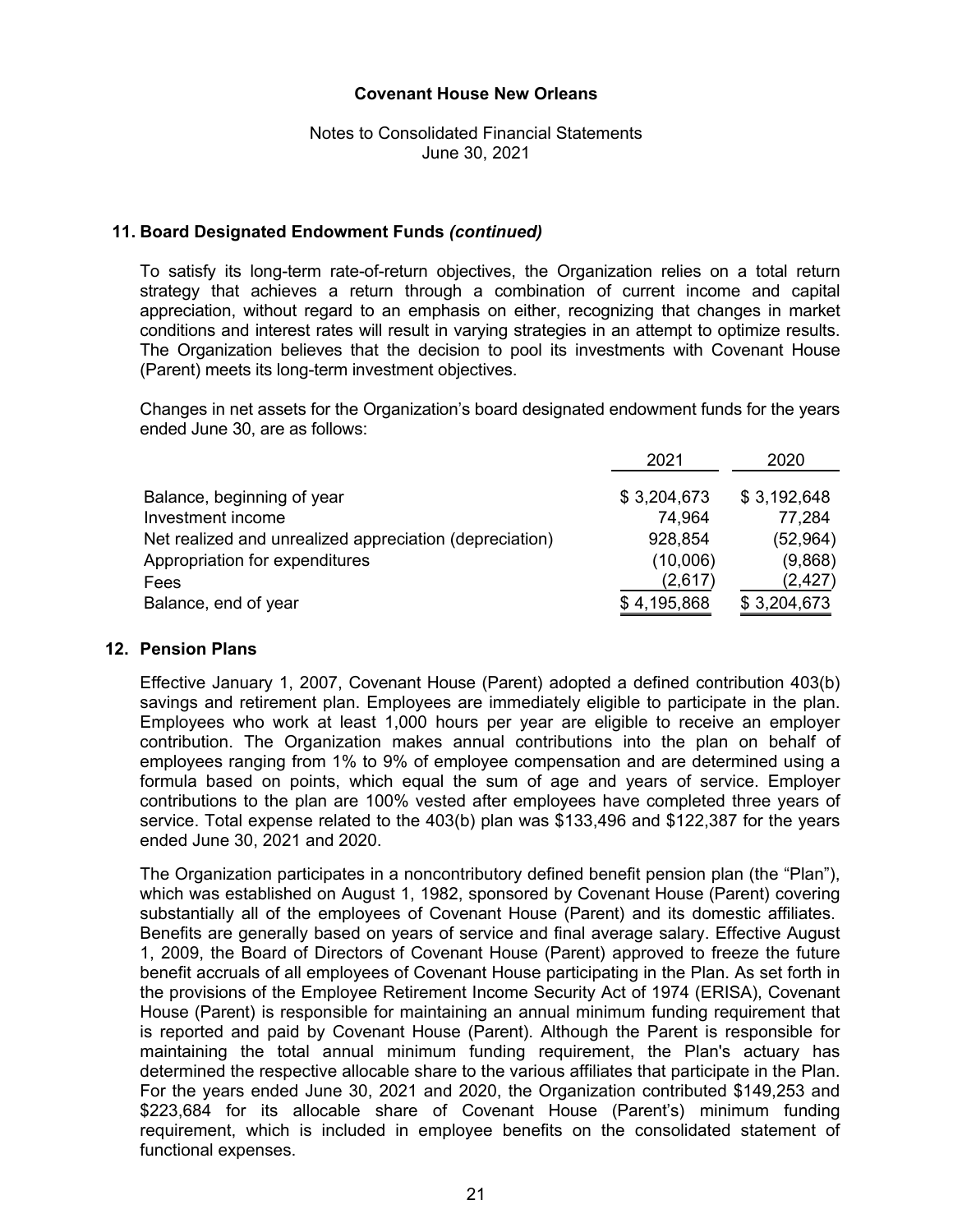Notes to Consolidated Financial Statements June 30, 2021

## **13. Concentration of Credit Risks**

Financial instruments that potentially subject the Organization to concentrations of credit risk consist primarily of cash, cash equivalents, investments and receivables from contracts. Investments and cash are managed within guidelines established by the Board of Directors. As of June 30, 2021, all investments were maintained by large financial institutions. The Organization maintains its cash with established commercial banks. At times, the cash balances exceed federally insured limits. The Organization has not experienced any losses in such accounts and believes it is not exposed to any significant credit risk on cash. Concentrations of credit risk with respect to receivables are limited due to the fact that receivables are due from a number of donors and grant agencies.

## **14. Liquidity and Availability of Resources**

The Organization's financial assets available within one year of the consolidated statement of financial position date for general expenditures are as follows:

|                                                       | 2021          | 2020        |
|-------------------------------------------------------|---------------|-------------|
| Cash and cash equivalents                             | \$3,073,213   | \$2,760,566 |
| Grants receivable                                     | 889,283       | 1,045,190   |
| Contributions receivable, net                         | 197,148       | 116,572     |
| Other receivables, net                                | 121,727       | 79,146      |
| Investments                                           | 3,800,255     | 2,863,307   |
| Beneficial interest in assets held by others          | 455,841       | 373,531     |
| <b>Total Financial Assets</b>                         | 8,537,467     | 7,238,312   |
| Less: Contractual or donor imposed restricted amounts |               |             |
| Amounts restricted for purpose and time by donors     | (1,338,639)   | (1,742,034) |
| Board designated funds                                | (4, 195, 868) | (3,204,678) |
|                                                       | (5,534,507)   | (4,946,712) |
| <b>Financial Assets Available to Meet General</b>     |               |             |
| <b>Expenditures over the Next Twelve Months</b>       | 3,002,960     | \$2,291,600 |

As part of the Organization's liquidity management strategy, management structures its financial assets to be available as its general expenditures, liabilities and other obligations come due. The Organization's working capital and cash flows have cyclical variations during the year attributable to the cash receipts of contributions and grant income.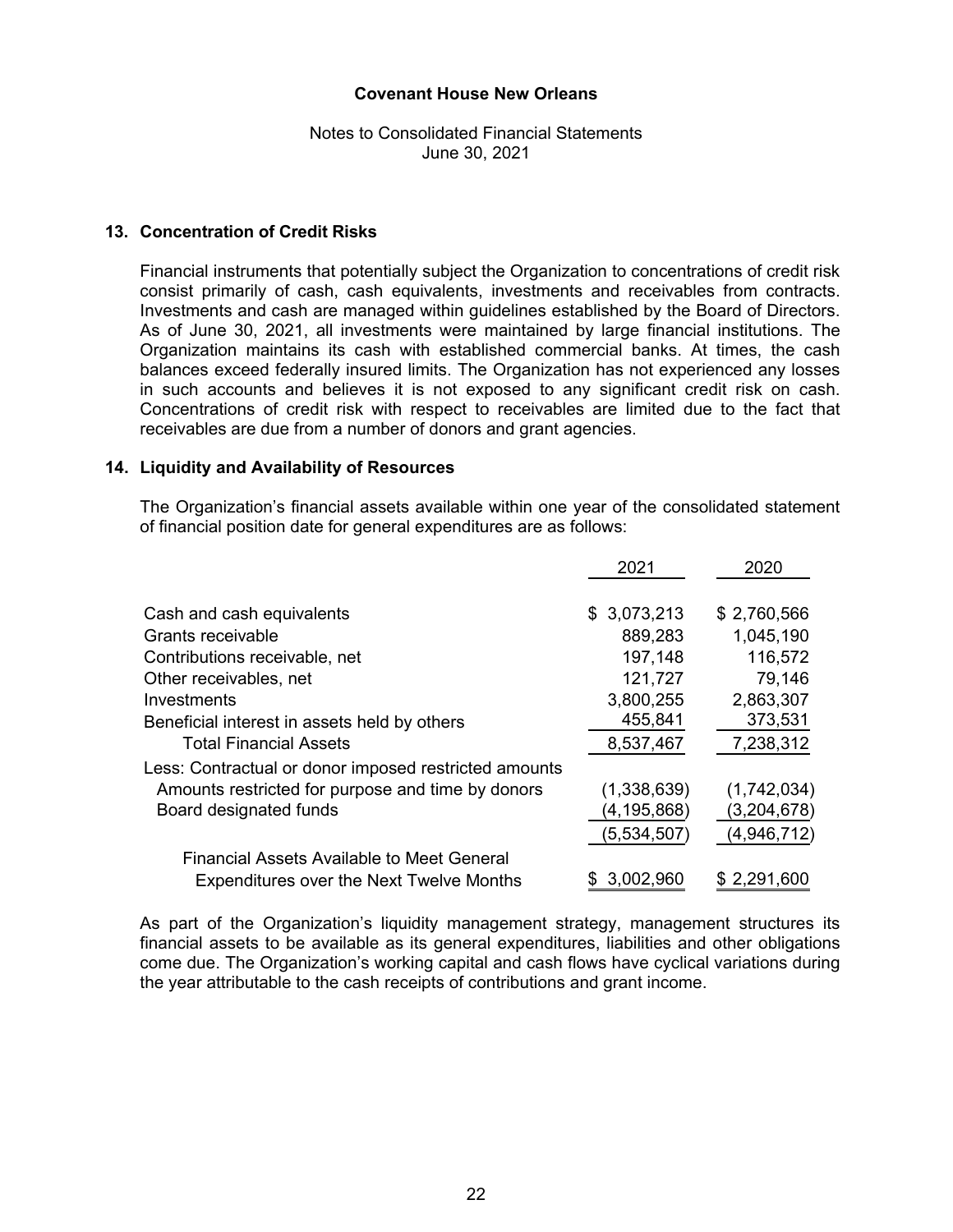Notes to Consolidated Financial Statements June 30, 2021

## **15. Risks and Uncertainties**

The ongoing Coronavirus pandemic has resulted in substantial volatility in the global economy. The pandemic may potentially have an adverse effect on the results of operations. While management has implemented measures to mitigate the impact of the pandemic, including obtaining a PPP loan under the CARES Act as detailed in Note 6, the extent to which the Organization's operations are impacted will depend on future developments, which are highly uncertain and cannot be predicted. As a result, management cannot reasonably estimate the overall impact of the Coronavirus pandemic to the Organization's future results of operations, cash flows, or financial condition.

#### **16. Subsequent Events**

The Organization has evaluated events through March 25, 2022, the date these consolidated financial statements were available to be issued and has determined that, other than what is disclosed here-in, there are no subsequent events or transactions requiring recognition or disclosure in the consolidated financial statements.

\* \* \* \* \*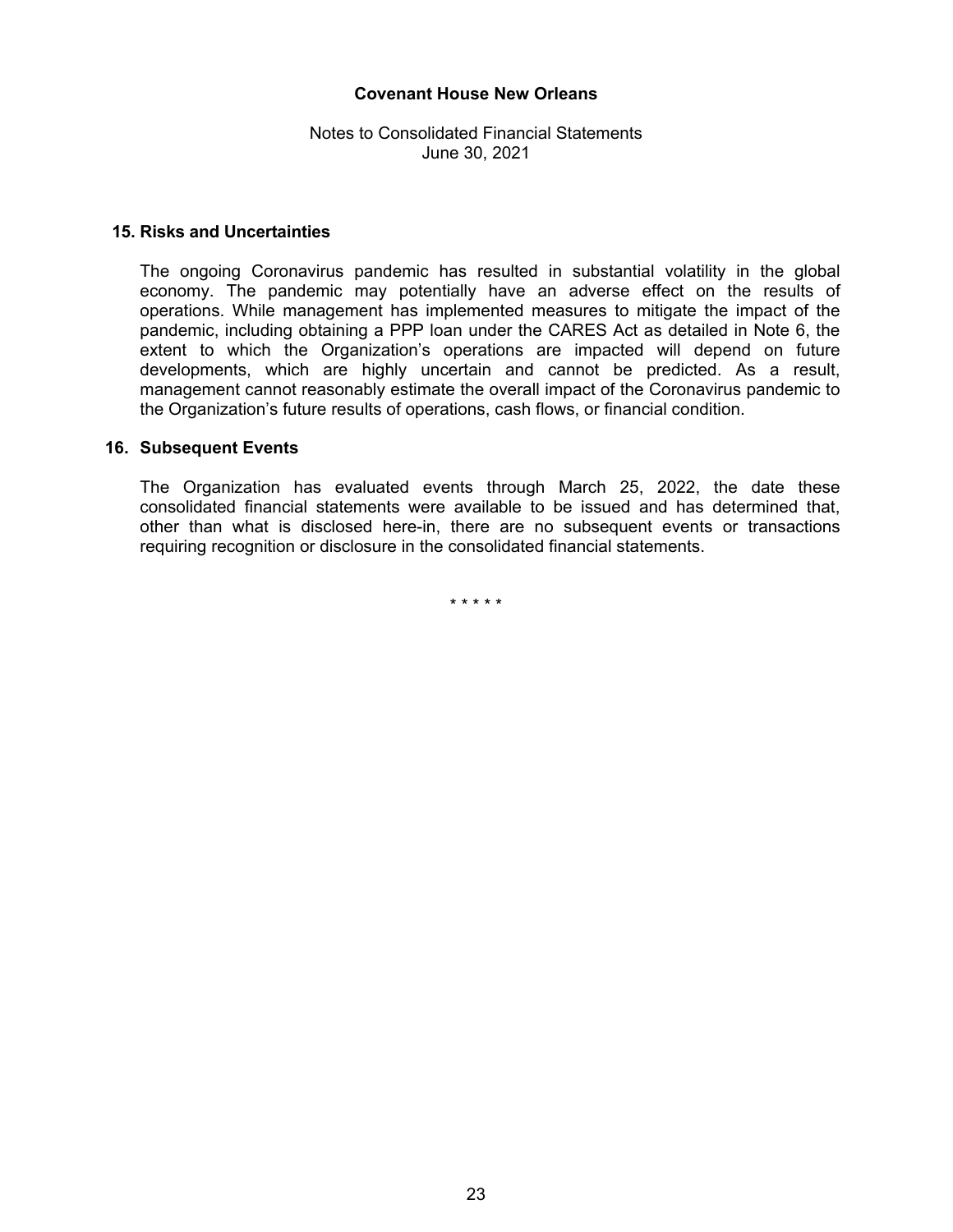Supplementary Information

Year Ended June 30, 2021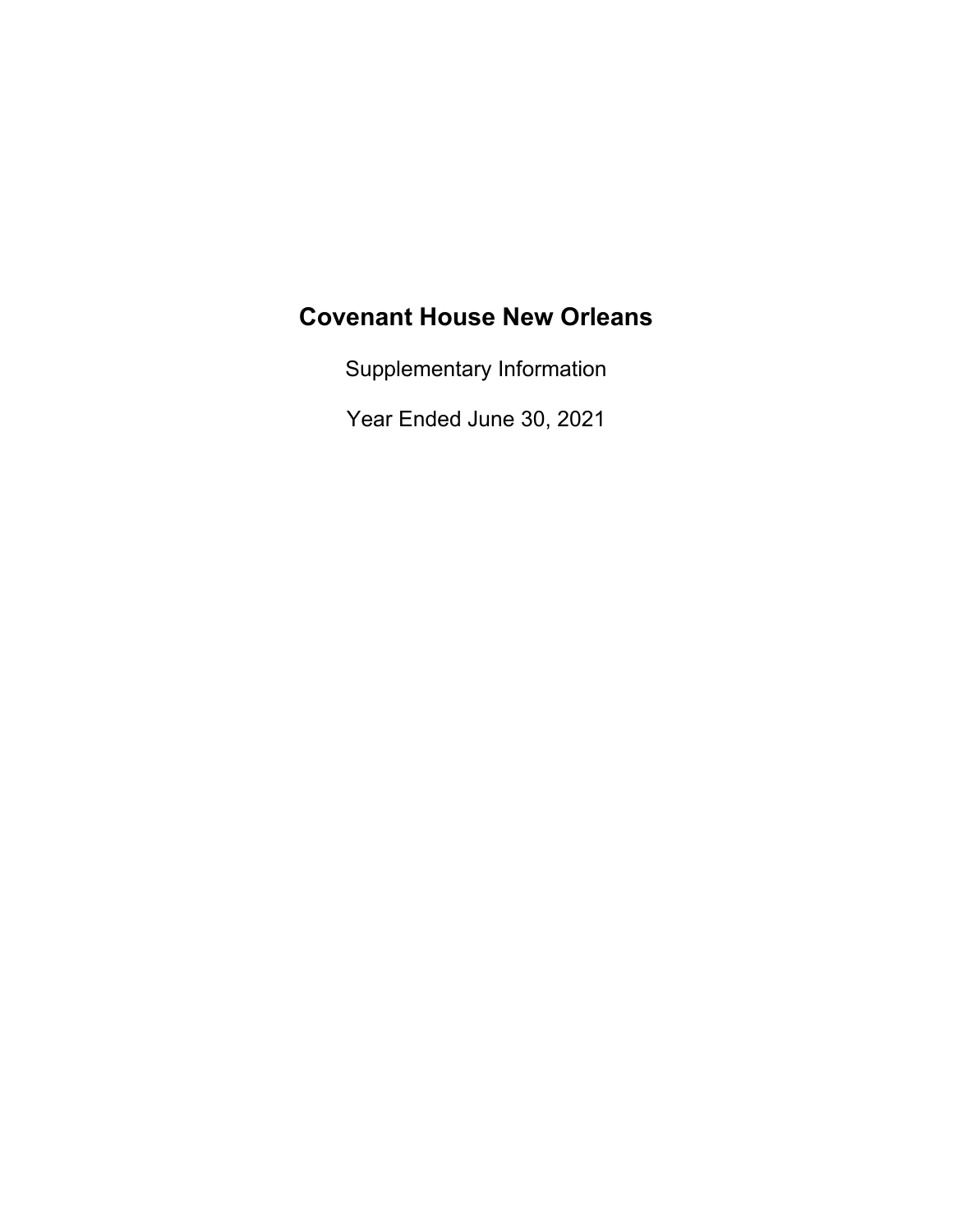# Schedule of Compensation, Benefits and Other Payments to Agency Head or Chief Executive Officer Year Ended June 30, 2021

# **Agency Head Name:** James Kelly

| Purpose                                | Amount   |
|----------------------------------------|----------|
|                                        |          |
| Salary                                 | \$51,686 |
| Benefits-insurance                     | 14,152   |
| <b>Benefits-retirement</b>             | 4,436    |
| <b>Benefits-others</b>                 |          |
| Car allowance                          |          |
| Vehicle provided by government         |          |
| Per diem                               |          |
| Reimbursements                         |          |
| Travel                                 |          |
| <b>Registration fees</b>               |          |
| Conference travel                      |          |
| Continuing professional education fees |          |
| Housing                                |          |
| Unvouchered expenses                   |          |
| Special meals                          |          |
|                                        | \$70,274 |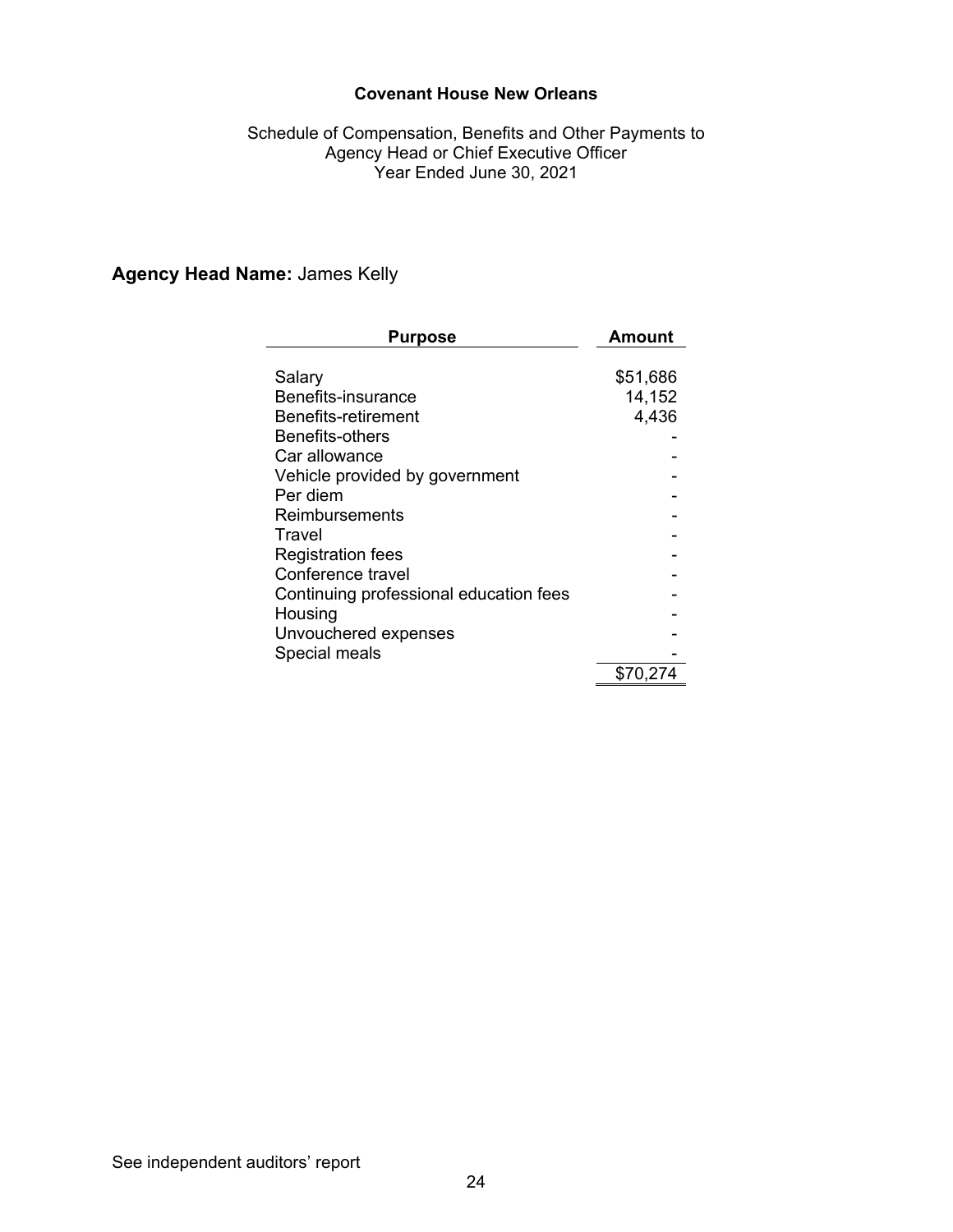# Schedule of Compensation, Benefits and Other Payments to Agency Head or Chief Executive Officer Year Ended June 30, 2021

# **Agency Head Name:** Rheneisha Robertson

| <b>Purpose</b>                         | Amount   |
|----------------------------------------|----------|
|                                        |          |
| Salary                                 | \$65,145 |
| Benefits-insurance                     | 4,223    |
| Benefits-retirement                    | 2,164    |
| Benefits-others                        |          |
| Car allowance                          |          |
| Vehicle provided by government         |          |
| Per diem                               |          |
| Reimbursements                         |          |
| Travel                                 |          |
| <b>Registration fees</b>               |          |
| Conference travel                      |          |
| Continuing professional education fees |          |
| Housing                                |          |
| Unvouchered expenses                   |          |
| Special meals                          |          |
|                                        | \$71,532 |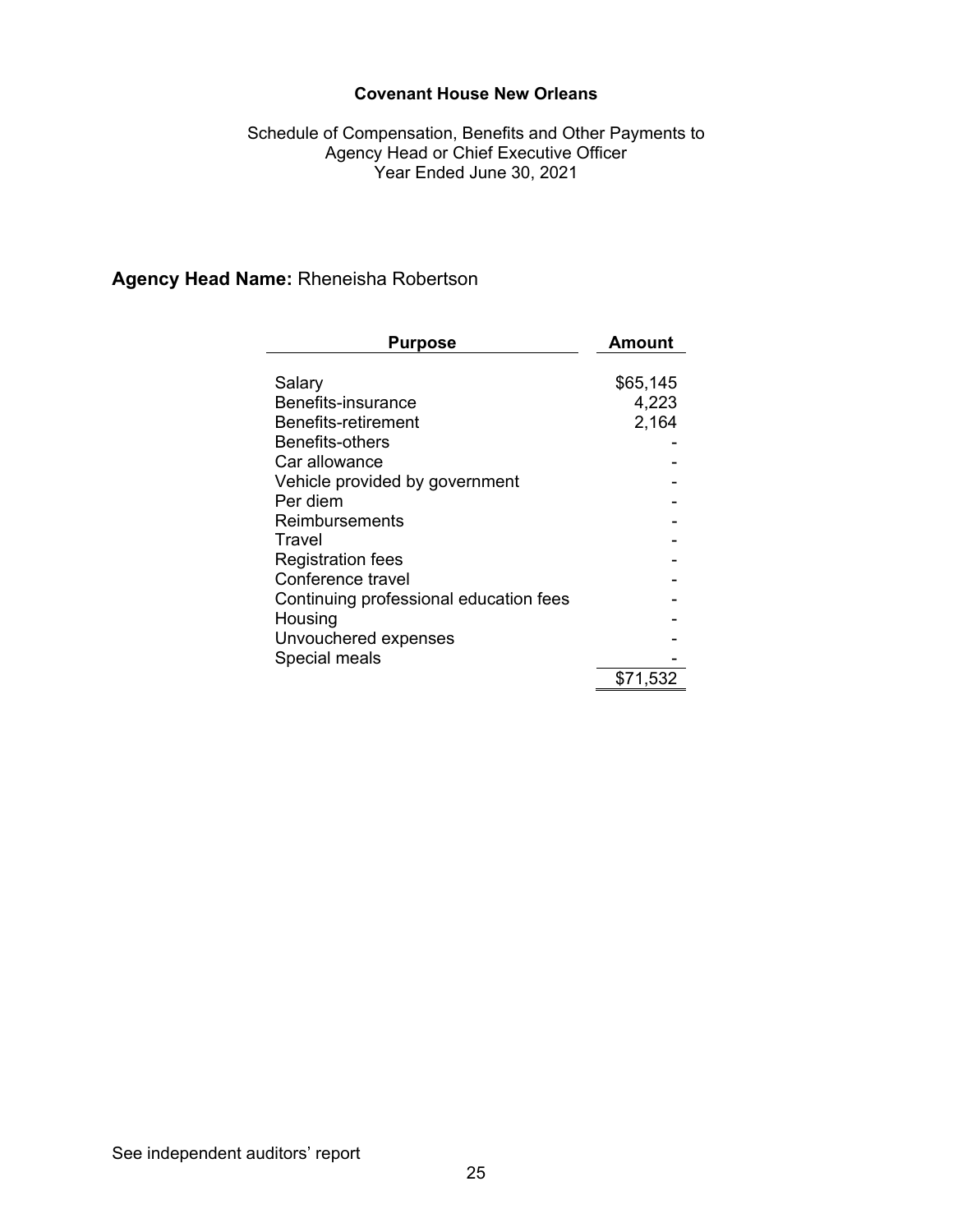Uniform Guidance Schedules and Reports

Year Ended June 30, 2021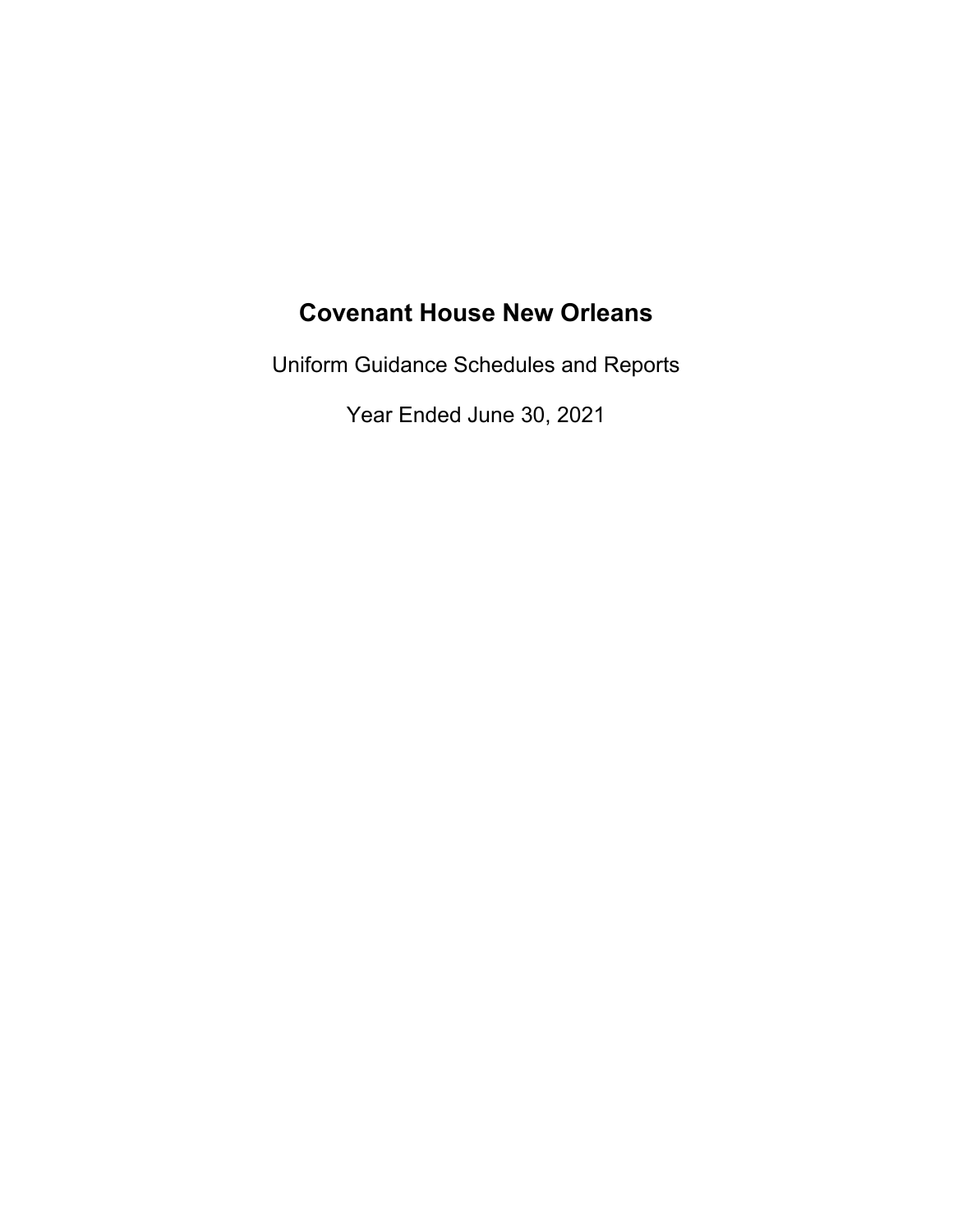#### **Covenant House New Orleans Covenant House New Orleans**

#### Schedule of Expenditures of Federal Awards Year Ended June 30, 2021 Schedule of Expenditures of Federal Awards

| Federal Grantor/Pass-through Grantor/<br>Program or Cluster Title                                 | Federal<br>Assistance<br>Listing<br>Number | Pass-<br><b>Through Entity</b><br>Identifying<br>Number | Passed<br>Through to<br>Subrecipients | Federal<br>Expenditures |
|---------------------------------------------------------------------------------------------------|--------------------------------------------|---------------------------------------------------------|---------------------------------------|-------------------------|
| U.S. Department of Housing and Urban Development                                                  |                                            |                                                         |                                       |                         |
| Pass-Through City of New Orleans                                                                  |                                            |                                                         |                                       |                         |
| <b>Emergency Solutions Grant Program</b>                                                          | 14.231                                     | <b>ESG-034D</b>                                         | \$                                    | \$<br>87,148            |
| <b>Emergency Solutions Grant Program</b>                                                          | 14.231                                     | <b>ESG-033D</b>                                         |                                       | 54,240                  |
| Pass-Through UNITY for the Homeless, Inc.                                                         |                                            |                                                         |                                       |                         |
| Continuum of Care Program                                                                         | 14.267                                     | LA0273L6H031903                                         |                                       | 33,428                  |
| Continuum of Care Program                                                                         | 14.267                                     | LA0278L6H031903                                         |                                       | 149,964                 |
| Continuum of Care Program                                                                         | 14.267                                     | LA0230L6H031802                                         |                                       | 49.262                  |
| Continuum of Care Program                                                                         | 14.267                                     | LA0319D6H031901                                         |                                       | 199,008                 |
| Continuum of Care Program                                                                         | 14.267                                     | LA0319D6H031800                                         |                                       | 79,216                  |
| Continuum of Care Program                                                                         | 14.267                                     | LA0077L6H031912                                         |                                       | 71,097                  |
| Continuum of Care Program                                                                         | 14.267                                     | LA0077L6H031811                                         |                                       | 23,553                  |
| Continuum of Care Program                                                                         | 14.267                                     | LA0086L6H031912                                         |                                       | 85,302                  |
| Total U.S. Department of Housing and Urban Development                                            |                                            |                                                         |                                       | 832,218                 |
| U.S. Department of Agriculture                                                                    |                                            |                                                         |                                       |                         |
| Direct Program                                                                                    |                                            |                                                         |                                       |                         |
| State Administrative Matching Grants for the Supplemental                                         |                                            |                                                         |                                       |                         |
| Nutrition Assistance Program                                                                      | 10.561                                     |                                                         |                                       | 442,559                 |
| Pass-Through Louisiana Department of Education                                                    |                                            |                                                         |                                       |                         |
| School Breakfast Program                                                                          | 10.553                                     | 7547                                                    |                                       | 34,669                  |
| Total U.S. Department of Agriculture                                                              |                                            |                                                         |                                       | 477,228                 |
| U.S. Department of Homeland Security                                                              |                                            |                                                         |                                       |                         |
| Pass-Through United Way                                                                           |                                            |                                                         |                                       |                         |
| Emergency Food and Shelter National Board Program                                                 | 97.024                                     | 38-3658-024                                             |                                       | 10,000                  |
| Total U.S. Department of Homeleand Security                                                       |                                            |                                                         | $\overline{\phantom{a}}$              | 10,000                  |
| U.S. Department of Justice                                                                        |                                            |                                                         |                                       |                         |
| Direct Program                                                                                    |                                            |                                                         |                                       |                         |
| Services for Trafficking Victims                                                                  | 16.320                                     |                                                         |                                       |                         |
|                                                                                                   |                                            |                                                         |                                       | 250,419                 |
| Pass-Through Louisiana Commission on                                                              |                                            |                                                         |                                       |                         |
| Law Enforcement and Administration of Criminal Justice                                            |                                            |                                                         |                                       |                         |
| Crime Victim Assistance                                                                           | 16.575                                     | 2018-VA-01/02/03/04-5445                                |                                       | 245,866                 |
| Crime Victim Assistance                                                                           | 16.575                                     | 2018-VA-01/02/03/04-4874                                |                                       | 44,488                  |
| Pass-Through Jefferson Parish Sheriff Office                                                      |                                            |                                                         |                                       |                         |
| Services for Trafficking Victims                                                                  | 16.320                                     | 2018-VT-BX-K087                                         |                                       | 27,148                  |
| Total U.S. Department of Justice                                                                  |                                            |                                                         |                                       | 567,921                 |
| U.S. Department of Health and Human Services                                                      |                                            |                                                         |                                       |                         |
|                                                                                                   |                                            |                                                         |                                       |                         |
| <b>Direct Programs</b>                                                                            |                                            |                                                         |                                       |                         |
| <b>Transitional Living for Homeless Youth</b><br>Education and Prevention Grants to Reduce Sexual | 93.550                                     |                                                         |                                       | 513,313                 |
| Abuse of Runaway, Homeless and Street Youth                                                       | 93.557                                     |                                                         |                                       | 122,557                 |
|                                                                                                   |                                            |                                                         |                                       |                         |
| Total U.S. Department of Health and Human Services                                                |                                            |                                                         |                                       | 635,870                 |
| <b>Total Expenditures of Federal Awards</b>                                                       |                                            |                                                         |                                       | 2,523,237<br>\$         |
|                                                                                                   |                                            |                                                         |                                       |                         |

See independent auditors' report and notes to schedule of expenditures of federal awards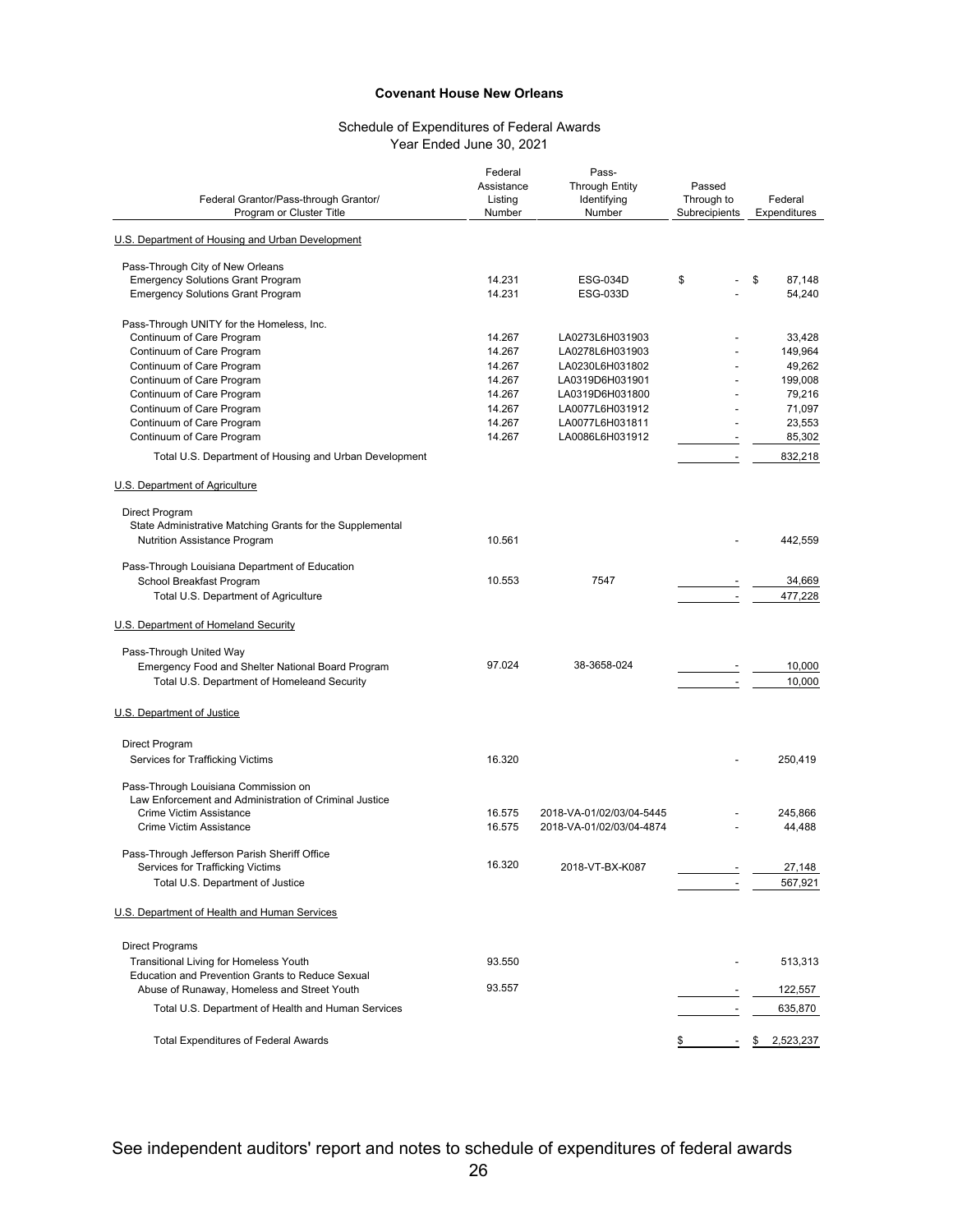## Notes to Schedule of Expenditures of Federal Awards Year Ended June 30, 2021

## **1. Basis of Presentation**

The Schedule of Expenditures of Federal Awards (the "Schedule") includes the federal award activity of Covenant House New Orleans (the "Organization") under programs of the federal government for the year ended June 30, 2021. The information in this Schedule is presented in accordance with the requirements of Title 2 U.S. *Code of Federal Regulations* (CFR) Part 200, *Uniform Administrative Requirements*, *Cost Principles, and Audit Requirements for Federal Awards* (Uniform Guidance). Because the Schedule presents only a selected portion of the operations of the Organization, it is not intended to and does not present the financial position, changes in net assets or cash flows of the Organization.

## **2. Summary of Significant Accounting Policies**

Expenditures reported on the Schedule are reported on the accrual basis of accounting. Such expenditures are recognized following the cost principles contained in the Uniform Guidance, wherein certain types of expenditures are not allowable or are limited as to reimbursement. Pass-through entity identifying numbers are presented where available.

#### **3. Non-Cash Awards**

For the year ended June 30, 2021, the Organization did not have or receive any non-cash awards, mortgages, or loan funds that should be included in the federal expenditures presented in this Schedule.

## **4. Indirect Cost Rate**

The Organization has elected not to use the 10-percent de minimis indirect cost rate allowed under the Uniform Guidance.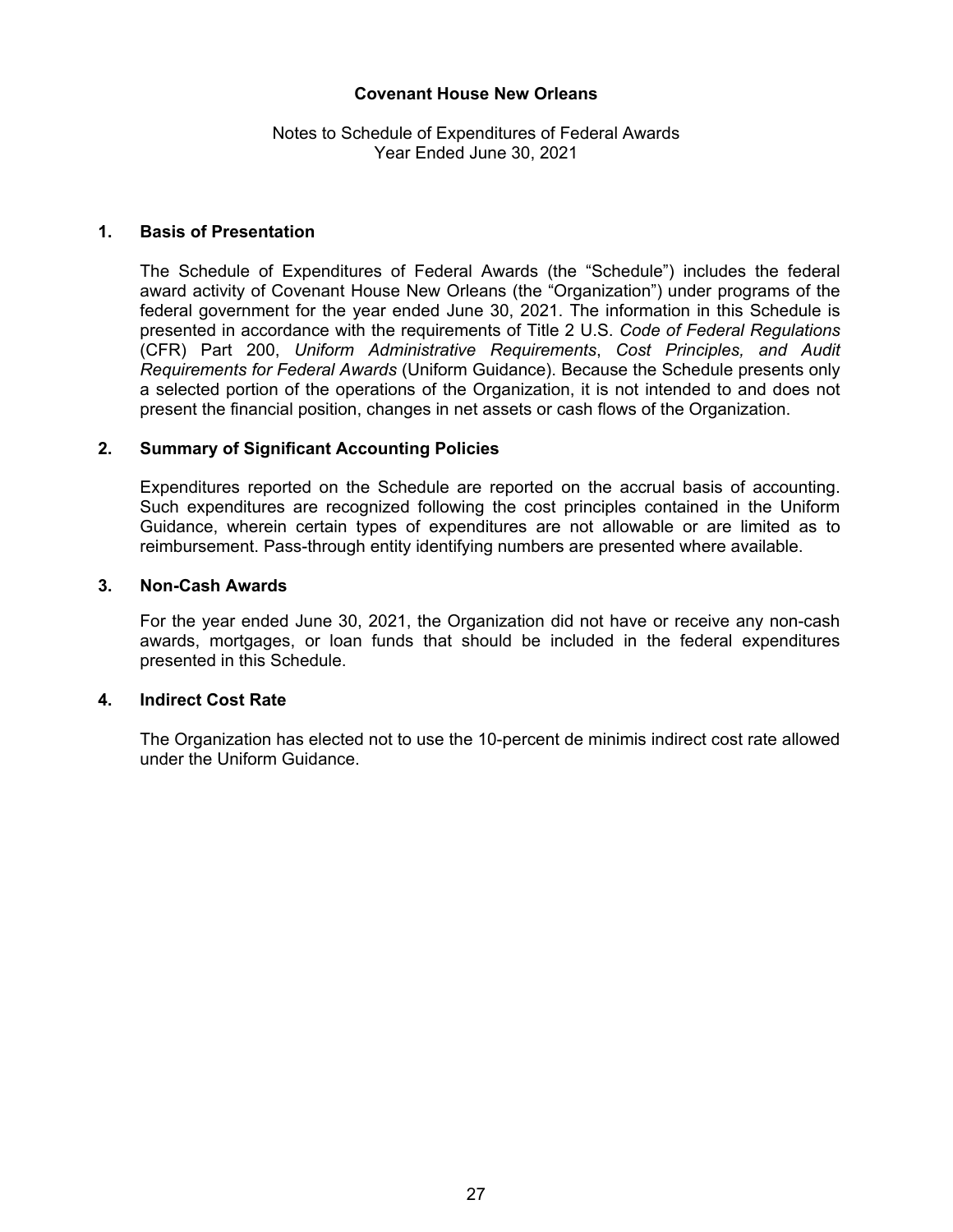

## **Report on Internal Control Over Financial Reporting and on Compliance and Other Matters Based on an Audit of Financial Statements Performed in Accordance With** *Government Auditing Standards*

## **Independent Auditors' Report**

## **Board of Directors Covenant House New Orleans**

We have audited, in accordance with the auditing standards generally accepted in the United States of America and the standards applicable to financial audits contained in *Government Auditing Standards* issued by the Comptroller General of the United States, the consolidated financial statements of Covenant House New Orleans (the "Organization"), which comprise the consolidated statement of financial position as of June 30, 2021, and the related consolidated statements of activities, functional expenses and cash flows for the year then ended, and the related notes to the consolidated financial statements, and have issued our report thereon dated March 25, 2022.

## **Internal Control Over Financial Reporting**

In planning and performing our audit of the consolidated financial statements, we considered the Organization's internal control over financial reporting (internal control) as a basis for designing audit procedures that are appropriate in the circumstances for the purpose of expressing our opinion on the consolidated financial statements, but not for the purpose of expressing an opinion on the effectiveness of the Organization's internal control. Accordingly, we do not express an opinion on the effectiveness of the Organization's internal control.

A *deficiency in internal control* exists when the design or operation of a control does not allow management or employees, in the normal course of performing their assigned functions, to prevent, or detect and correct, misstatements on a timely basis. A *material weakness* is a deficiency, or a combination of deficiencies, in internal control, such that there is a reasonable possibility that a material misstatement of the entity's financial statements will not be prevented, or detected and corrected on a timely basis. A *significant deficiency* is a deficiency, or a combination of deficiencies, in internal control that is less severe than a material weakness, yet important enough to merit attention by those charged with governance.

Our consideration of internal control was for the limited purpose described in the first paragraph of this section and was not designed to identify all deficiencies in internal control that might be material weaknesses or significant deficiencies. Given these limitations, during our audit we did not identify any deficiencies in internal control that we consider to be material weaknesses. However, material weaknesses may exist that have not been identified.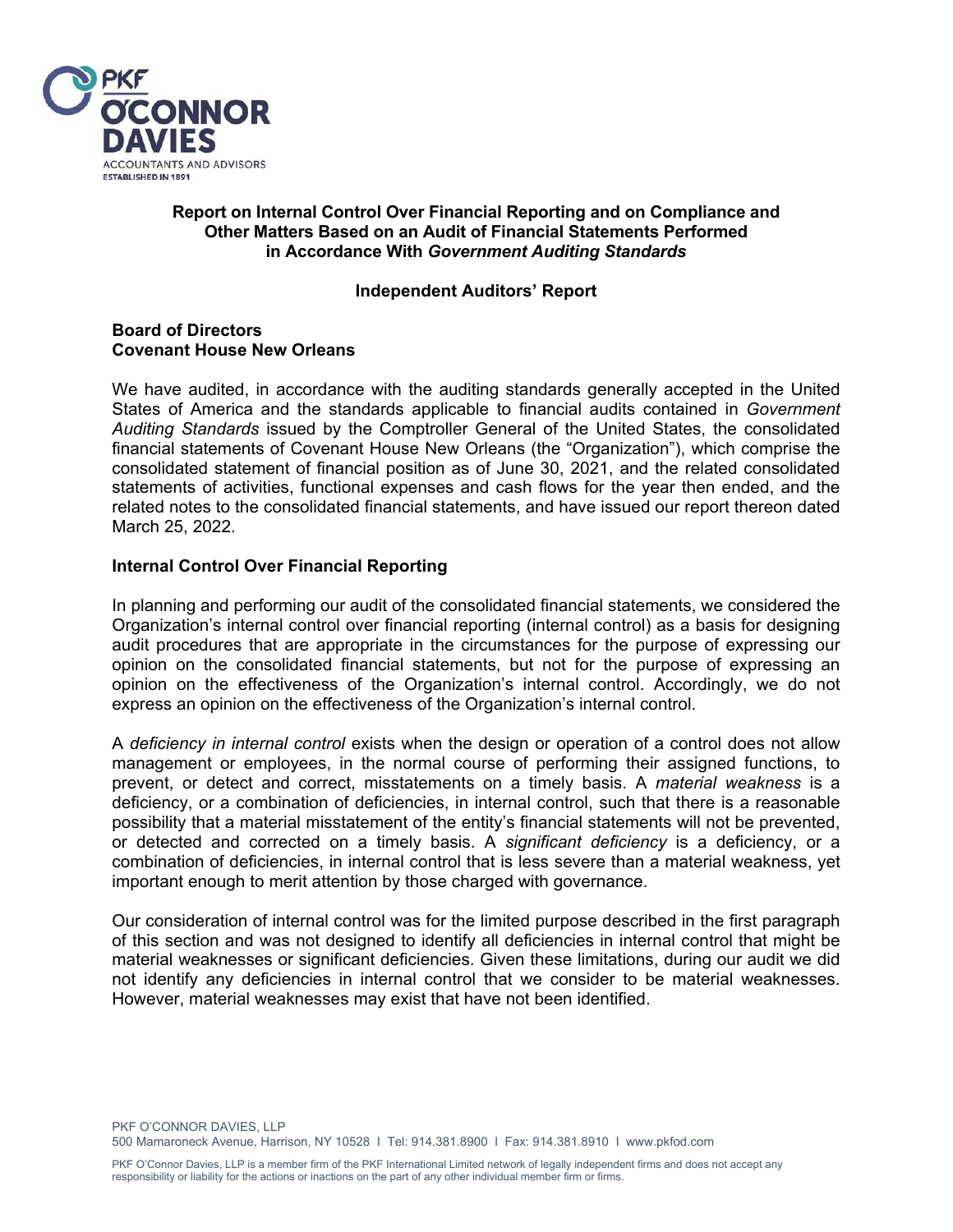**Board of Directors Covenant House New Orleans**  Page 2

#### **Compliance and Other Matters**

As part of obtaining reasonable assurance about whether the Organization's consolidated financial statements are free from material misstatement, we performed tests of its compliance with certain provisions of laws, regulations, contracts, and grant agreements, noncompliance with which could have a direct and material effect on the consolidated financial statements. However, providing an opinion on compliance with those provisions was not an objective of our audit, and accordingly, we do not express such an opinion. The results of our tests disclosed no instances of noncompliance or other matters that are required to be reported under *Government Auditing Standards*.

## **Purpose of this Report**

The purpose of this report is solely to describe the scope of our testing of internal control and compliance and the results of that testing, and not to provide an opinion on the effectiveness of the entity's internal control or on compliance. This report is an integral part of an audit performed in accordance with *Government Auditing Standards* in considering the entity's internal control and compliance. Accordingly, this communication is not suitable for any other purpose.

PKF O'Connor Davies, LLP

March 25, 2022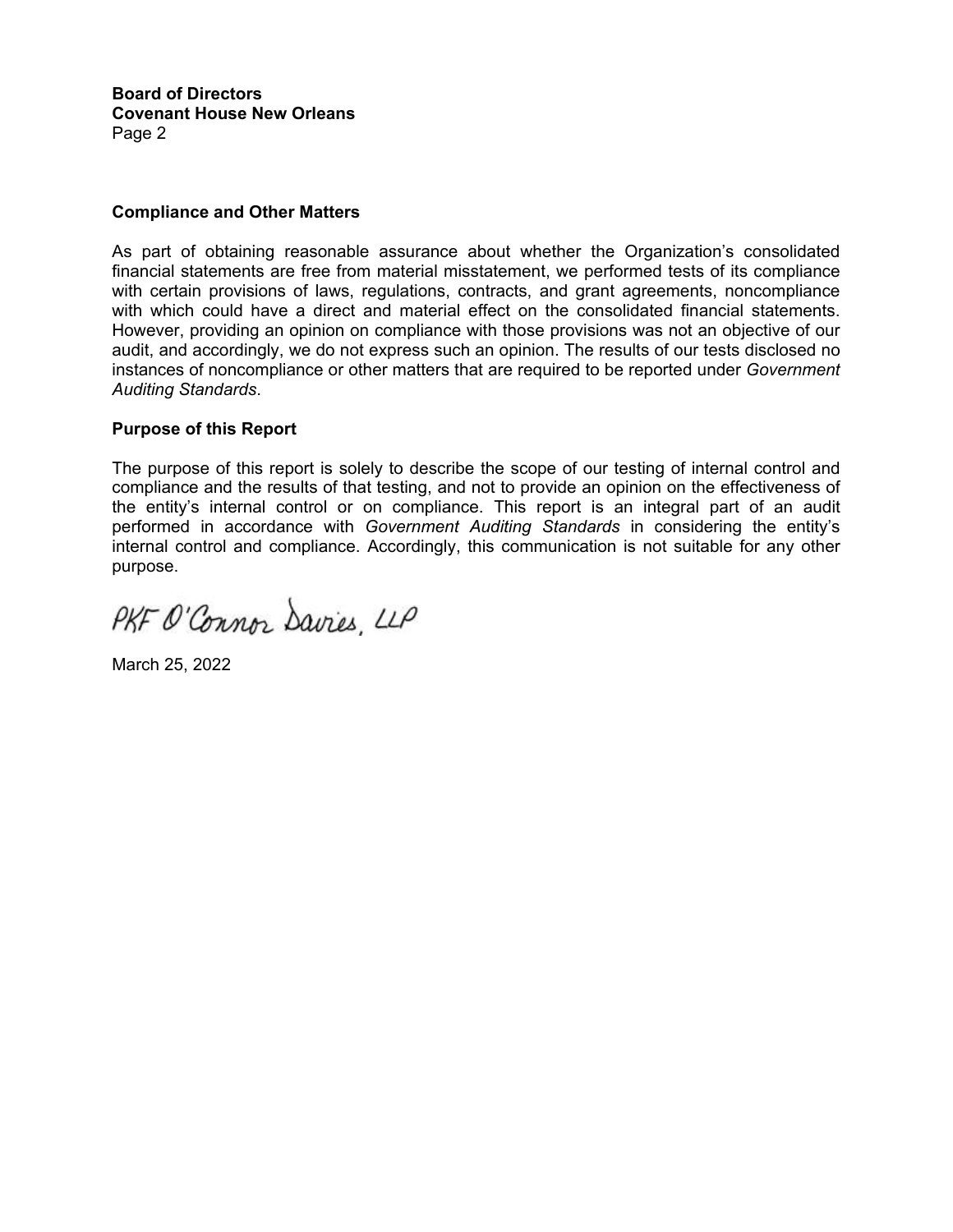

## **Report on Compliance for Each Major Federal Program and Report on Internal Control Over Compliance Required by the Uniform Guidance**

**Independent Auditors' Report** 

**Board of Directors Covenant House New Orleans** 

## **Report on Compliance for Each Major Federal Program**

We have audited Covenant House New Orleans' (the "Organization") compliance with the types of compliance requirements described in the *OMB Compliance Supplement* that could have a direct and material effect on each of the Organization's major federal programs for the year ended June 30, 2021. The Organization's major federal programs are identified in the summary of auditors' results section of the accompanying schedule of findings and questioned costs.

## *Management's Responsibility*

Management is responsible for compliance with federal statutes, regulations, and the terms and conditions of its federal awards applicable to its federal programs.

## *Auditors' Responsibility*

Our responsibility is to express an opinion on compliance for each of the Organization's major federal programs based on our audit of the types of compliance requirements referred to above. We conducted our audit of compliance in accordance with auditing standards generally accepted in the United States of America; the standards applicable to financial audits contained in *Government Auditing Standards*, issued by the Comptroller General of the United States; and the audit requirements of Title 2 U.S. *Code of Federal Regulations* Part 200, *Uniform Administrative Requirements, Cost Principles, and Audit Requirements for Federal Awards* ("Uniform Guidance"). Those standards and the Uniform Guidance require that we plan and perform the audit to obtain reasonable assurance about whether noncompliance with the types of compliance requirements referred to above that could have a direct and material effect on a major federal program occurred. An audit includes examining, on a test basis, evidence about the Organization's compliance with those requirements and performing such other procedures as we considered necessary in the circumstances.

We believe that our audit provides a reasonable basis for our opinion on compliance for each major federal program. However, our audit does not provide a legal determination of the Organization's compliance.

# *Opinion on Each Major Federal Program*

In our opinion, the Organization complied, in all material respects, with the types of compliance requirements referred to above that could have a direct and material effect on each of its major federal programs for the year ended June 30, 2021.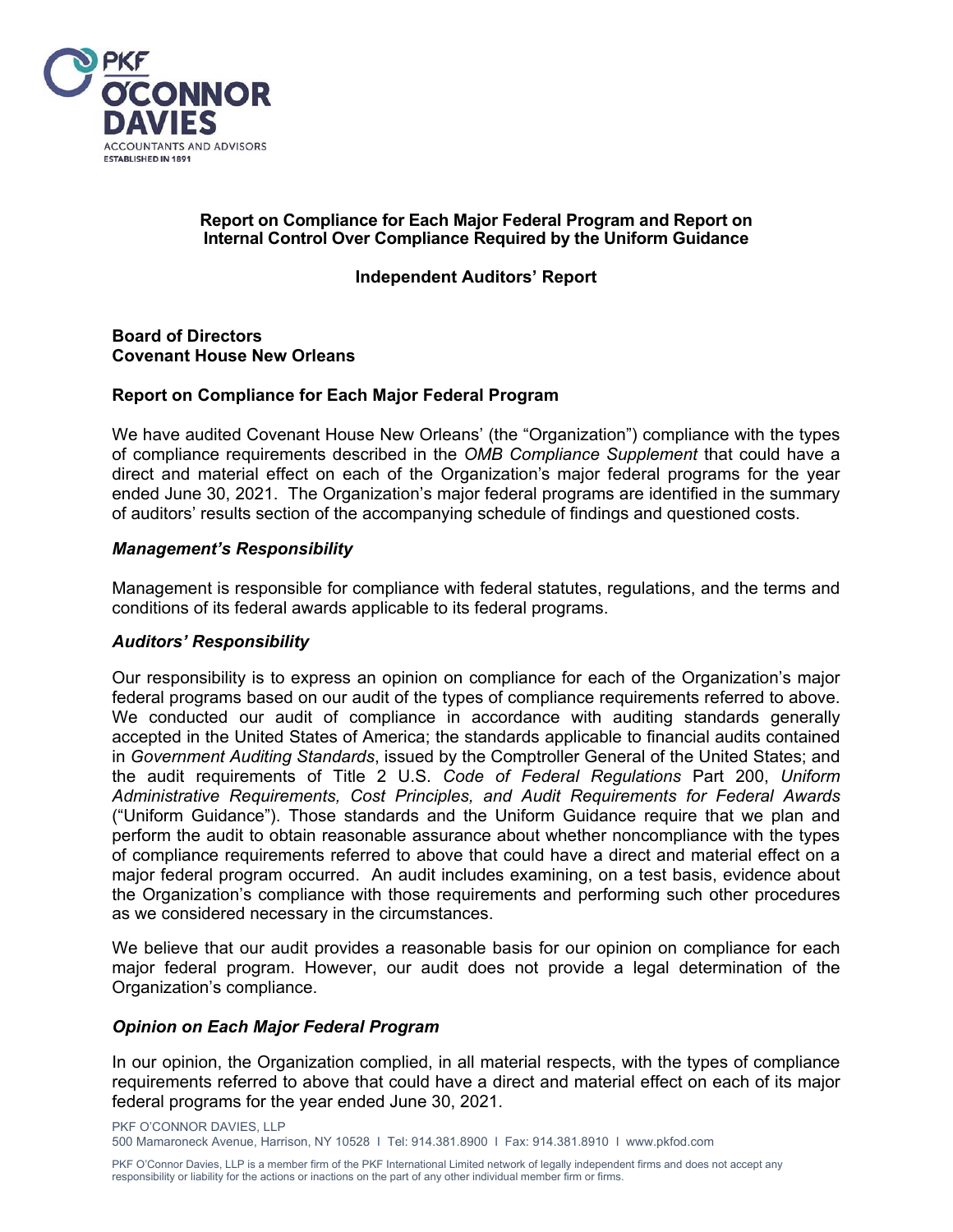**Board of Directors Covenant House New Orleans**  Page 2

#### **Report on Internal Control Over Compliance**

Management of the Organization is responsible for establishing and maintaining effective internal control over compliance with the types of compliance requirements referred to above. In planning and performing our audit of compliance, we considered the Organization's internal control over compliance with the types of requirements that could have a direct and material effect on each major federal program to determine the auditing procedures that are appropriate in the circumstances for the purpose of expressing an opinion on compliance for each major federal program and to test and report on internal control over compliance in accordance with the Uniform Guidance, but not for the purpose of expressing an opinion on the effectiveness of internal control over compliance. Accordingly, we do not express an opinion on the effectiveness of the Organization's internal control over compliance.

A *deficiency in internal control over compliance* exists when the design or operation of a control over compliance does not allow management or employees, in the normal course of performing their assigned functions, to prevent, or detect and correct, noncompliance with a type of compliance requirement of a federal program on a timely basis. A *material weakness in internal control over compliance* is a deficiency, or combination of deficiencies, in internal control over compliance, such that there is a reasonable possibility that material noncompliance with a type of compliance requirement of a federal program will not be prevented, or detected and corrected, on a timely basis. A *significant deficiency in internal control over compliance* is a deficiency, or a combination of deficiencies, in internal control over compliance with a type of compliance requirement of a federal program that is less severe than a material weakness in internal control over compliance, yet important enough to merit attention by those charged with governance.

Our consideration of internal control over compliance was for the limited purpose described in the first paragraph of this section and was not designed to identify all deficiencies in internal control over compliance that might be material weaknesses or significant deficiencies. We did not identify any deficiencies in internal control over compliance that we consider to be material weaknesses. However, material weaknesses may exist that have not been identified.

The purpose of this report on internal control over compliance is solely to describe the scope of our testing of internal control over compliance and the results of that testing based on the requirements of the Uniform Guidance. Accordingly, this report is not suitable for any other purpose.

PKF O'Connor Davies, LLP

March 25, 2022